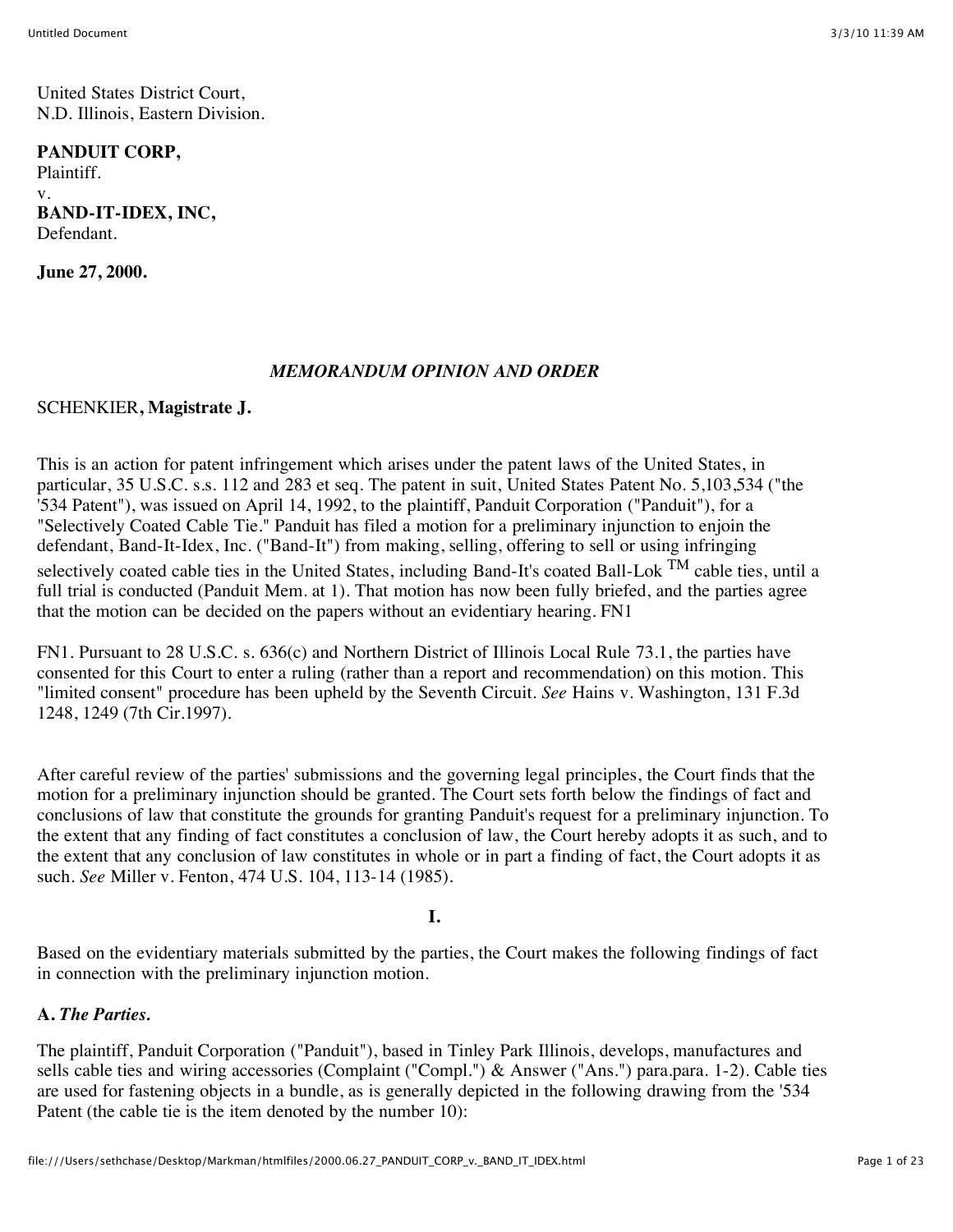

Mr. Jack E. Caveney is the founder and Chief Executive Officer of Panduit (Compl. & Ans. para. 4). Mr. Caveney is also the inventor of the '534 Patent in suit (Compl. & Ans. para. 4, Ex. A). On March 18, 1991, Mr. Caveney filed the application for this patent; and, on April 14, 1992, the U.S. Patent and Trademark Office ("PTO") issued U.S. Patent No. 5,103,534, entitled "Selectively Coated Cable Tie," to Panduit as the patent's owner and assignee (Compl.para. 4, Ex. A). Panduit commercially markets and sells these patented ties in the United States (Panduit Facts para. 5).

The defendant, Band-It-Idex, Inc. ("Band-It"), FN2 is based in Denver, Colorado (Compl. & Ans. para. 3; Band-It Add'l Facts para. 1). BandIt develops, manufactures and sells banding clamps, cable ties, buckles and other fastening products around the world (Compl. & Ans. para. 3; Band-It Add'l Facts para.para. 1, 2, 4). Band-It's manufacturing facility for all of its products, including those sold in the United States ("U.S.") to both U.S. and foreign customers, is located in the United Kingdom (Panduit Reply, Tab U, Angotti Dep. at 37-38). Band-It competes directly with Panduit in the United States coated cable tie market (Band-It's Resp. to Panduit Facts para. 5; Panduit Mem., Tab B, Angotti Dep. at 41). Panduit is by far Band-It's largest competitor for U.S. sales of coated "ball-lock" ties (Band-It's Resp. to Panduit Facts para. 5; Panduit Mem., Tab B, Angotti Dep. at 41). The term "ball-lock" refers to the locking mechanism to secure the cable tie around the objects that the tie holds together. Band-It produces and sells a product entitled the "Ball-Lok TM" cable tie (the "accused device") in the United States (Panduit Facts para.para. 2, 19). The accused device-a coated ball-lock cable tie-is the product that Panduit claims infringes its '534 Patent (Compl. & Ans. para. 5).

FN2. Given the nature of a patent infringement action, this is an unfortunate shorthand name for the defendant, but since it is the name that defendant claims for itself in the pleadings, it is the name the Court will use as well.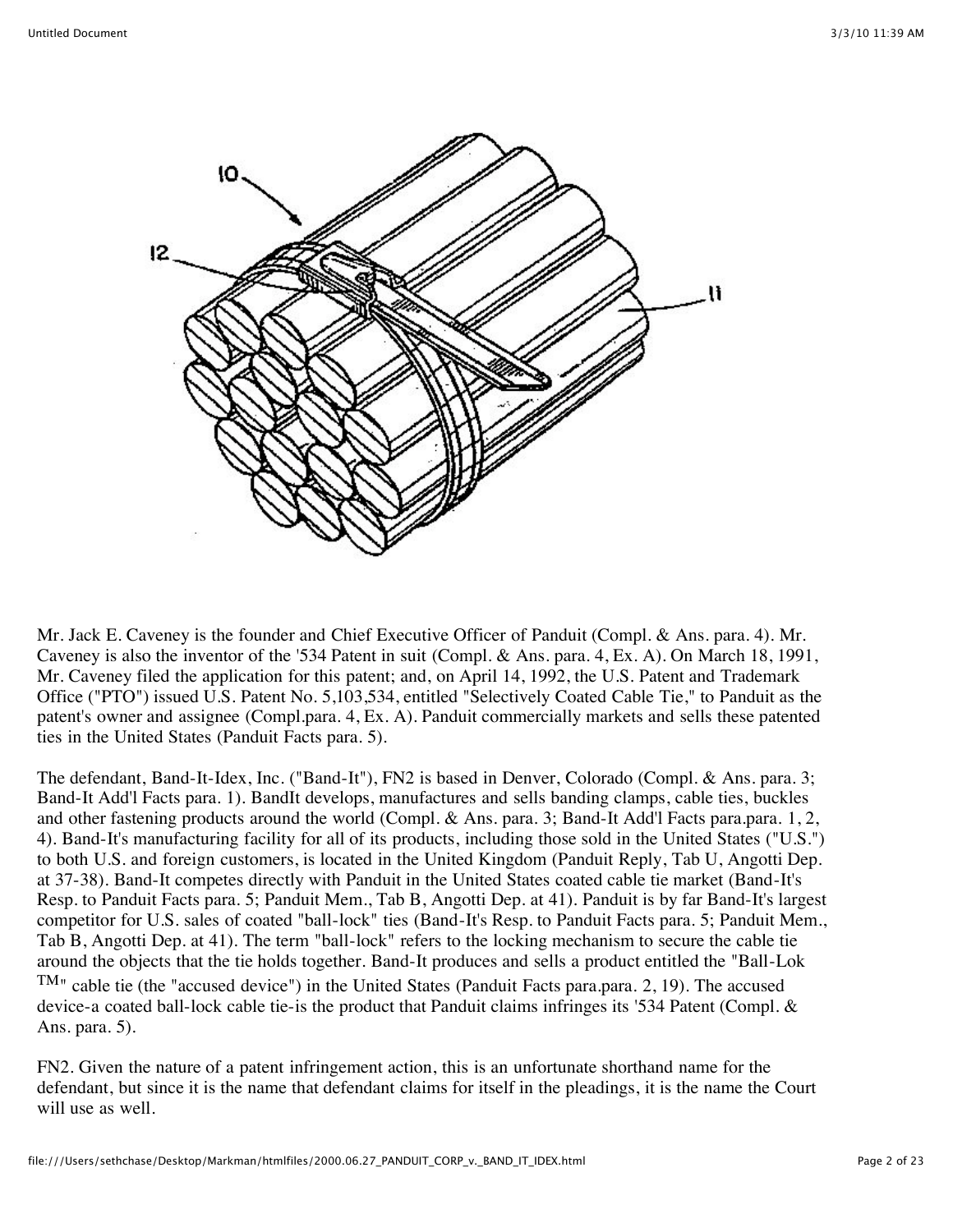### **B.** *The* '534 Patent.

Because the text of the '534 Patent is relatively brief, we quote it in full. The "abstract" describes the invention as follows:

A selectively coated cable tie is only coated along the lateral edges of the strap of the cable tie leaving an uncoated longitudinally extending medial strip portion of the strap for engagement with a locking mechanism in the head of the tie whereby the selectively coated cable tie provides a cable tie with smooth non-abrasive lateral edges while not significantly degrading the effectiveness of the locking mechanism of the tie.

The '534 Patent's written specifications provide as follows.

### **SELECTIVELY COATED CABLE TIE**

The present invention generally relates to coated cable ties for fastening objects in a bundle. **BACKGROUND OF THE INVENTION**

Prior metal cable ties have utilized a nylon coating over the entire surface of the cable tie strap to protect objects that come into contact with the tie from abrasion by the sharp edges of the metal tie. Coated metal ties do not require the relatively expensive manufacturing step of forming a smooth radius on the sharp edges of each tie after it is slit from stock, thus decreasing the manufacturing cost of the coated ties. Coating the entire strap portion of a ball-lock cable tie of the type disclosed in U.S. Pat. No. 4,399,592 significantly degrades the loop tensile strength of the ball-lock tie. Thus, there is a need for a means of coating a metal ball-lock cable tie with nylon to protect the objects to be bundled by the tie from abrasion by the edges of the tie while maintaining the locking effectiveness of the ball-lock cable tie.

### **SUMMARY OF THE INVENTION**

The object of the present invention is the provision of a cable tie having coated lateral edges to protect objects that come into contact with the lateral edges of the tie where the coating does not interfere with the effectiveness of the locking mechanism of the tie.

In general, a selectively coated cable tie includes a strap having coating means for covering the lateral sharp edges of the strap to prevent abrasion of objects that come into contact with the edges of the tie; and a locking head secured to a first end of the strap having locking means for locking a second end of the strap to the head; wherein the coating means does not cover an uncoated longitudinally extending medial portion of the strap which is aligned with the strap locking means in the head and is disposed on a side of the strap that engages the locking means such that the locking means of the strap does not engage the coating means when the second end of the strap is locked within the head of the strap.

## **DESCRIPTION OF THE PREFERRED EMBODIMENT**

A selectively coated cable tie embodying the concept of the present invention is designated generally by the numeral 10 in the accompanying drawings. Cable tie 10 includes a locking metal head 12 that includes a locking metal ball (not shown) that locks a metal strap 18 within head 12 to secure wires 11 in a bundle in the manner explained in detail in commonly assigned U.S. Pat. No. 4,399,592 which is incorporated herein by reference. The inside of head 12 and the locking metal ball are preferably not coated. A continuous 0.003-0.005 inch (0.008-0.013 cm) nylon "11" coating is extruded on the metal strap 18 including a longitudinally extending first top edge portion 14, a longitudinally extending back portion 20 and a second longitudinally extending top edge portion 16 all of which are connected by longitudinally extending lateral edge portions 22. Strap 18 is thus left uncoated along a longitudinally extending medial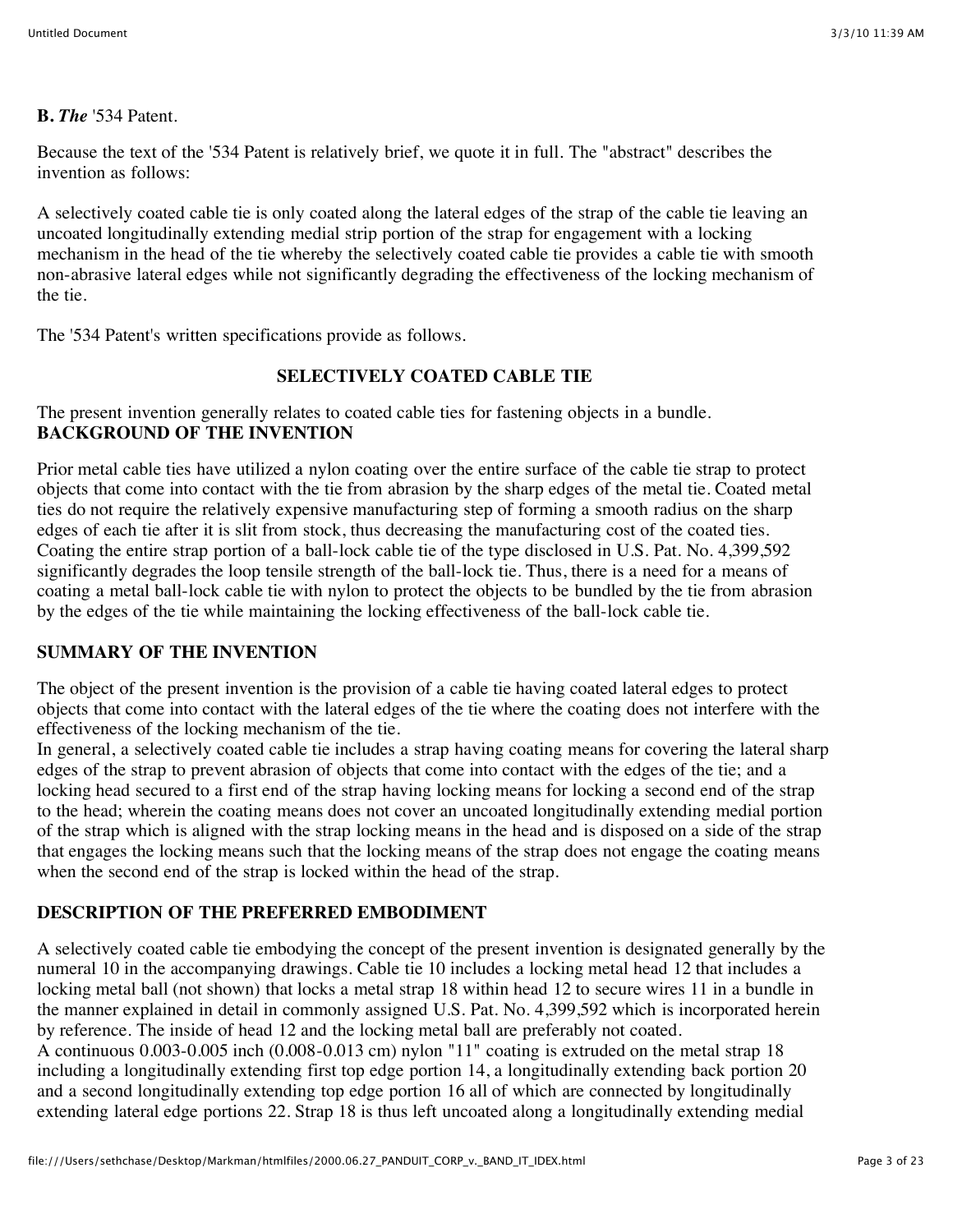strip portion that is aligned with the locking mechanism in head 12 and is disposed on the side of strap 18 that engages the locking ball mechanism of head 12 when the distal end of strap 18 is inserted into locking head 12 of tie 10. The nylon coating could also be applied to cover the lateral edges of strap 18, leaving an uncoated longitudinally extending medial strip portion on each of the opposing planar sides of strap 18. Although nylon "11" is the preferred coating material, the present invention encompasses the use of any coating suitable to cover the sharp lateral edges of strap 18.

Although the present invention is illustrated by the description of the locking ball mechanism of tie 10, the teachings of the present invention can be applied to locking ties having a variety of locking mechanisms, the locking effectiveness of which are degraded by application of a coating to strap 18.

I Claim:

1. A selectively coated cable tie, comprising:

A strap having a coating means for covering lateral sharp edges of the strap to prevent abrasion of objects that come into contact with the edges of the tie; and a locking head secured to a first end of the strap having locking means for locking a second end of the strap to the head; wherein the coating means does not cover an uncoated longitudinally extending medial portion of the strap which is aligned with the strap locking means in the head and is disposed on a side of the strap that engages the locking means such that the locking means of the strap does not engage the coating means when the second end of the strap is locked within the head of the strap, wherein the coating means covers the entire length of the lateral sharp edges of a portion of the second end of the strap contained within the locking head when the strap is locked within the locking head.

2. A tie as set forth in Claim 1, wherein the strap is formed of metal.

3. A tie as set forth in Claim 1, wherein the locking means includes a locking ball.

4. A tie as set forth in Claim 1, wherein the coating means is a nylon coating.

5. A tie as set forth in Claim 1, wherein the coating means covers the entire surface of the strap except for the uncoated longitudinally extending medial portion and the distal ends of the strap.

6. A tie as set forth in Claim 1, wherein the coating means only covers lateral edges of the strap.

# **C.** *The* '534 Patent'*s Prosecution History.*

The prosecution history of the '534 Patent reveals that several categories of prior art were before the PTO when it considered Mr. Caveney's application for the patent: entirely coated cable ties; insulated cable clamps and clips; and an uncoated self-locking cable tie.

# **1. Entirely Coated Cable Ties.**

With respect to entirely coated cable ties, the Information Disclosure Statement ("IDS") includes a copy of an advertisement that bears the notation "Critchley Limited advertisement advertising Critchley Beta Ties" (Panduit Facts para. 29, Tab P). The Critchley Beta Ties  $^{TM}$  are stainless steel ties entirely coated with nylon (Panduit Facts para.para. 29-31). Panduit admits, as it did in its application for the '534 Patent, that entirely coated cable ties were available prior to the filing date of the '534 Patent; and that prior art is referenced in the Background of the Invention in the '534 Patent (Panduit Resp. to Band-It Add'l Facts para. 30). Mr. Caveney testified that, at the time of the invention claimed in the '534 Patent, entirely coated cable ties were metal ties of various designs that were entirely coated with plastic (Panduit's Resp. to Band-It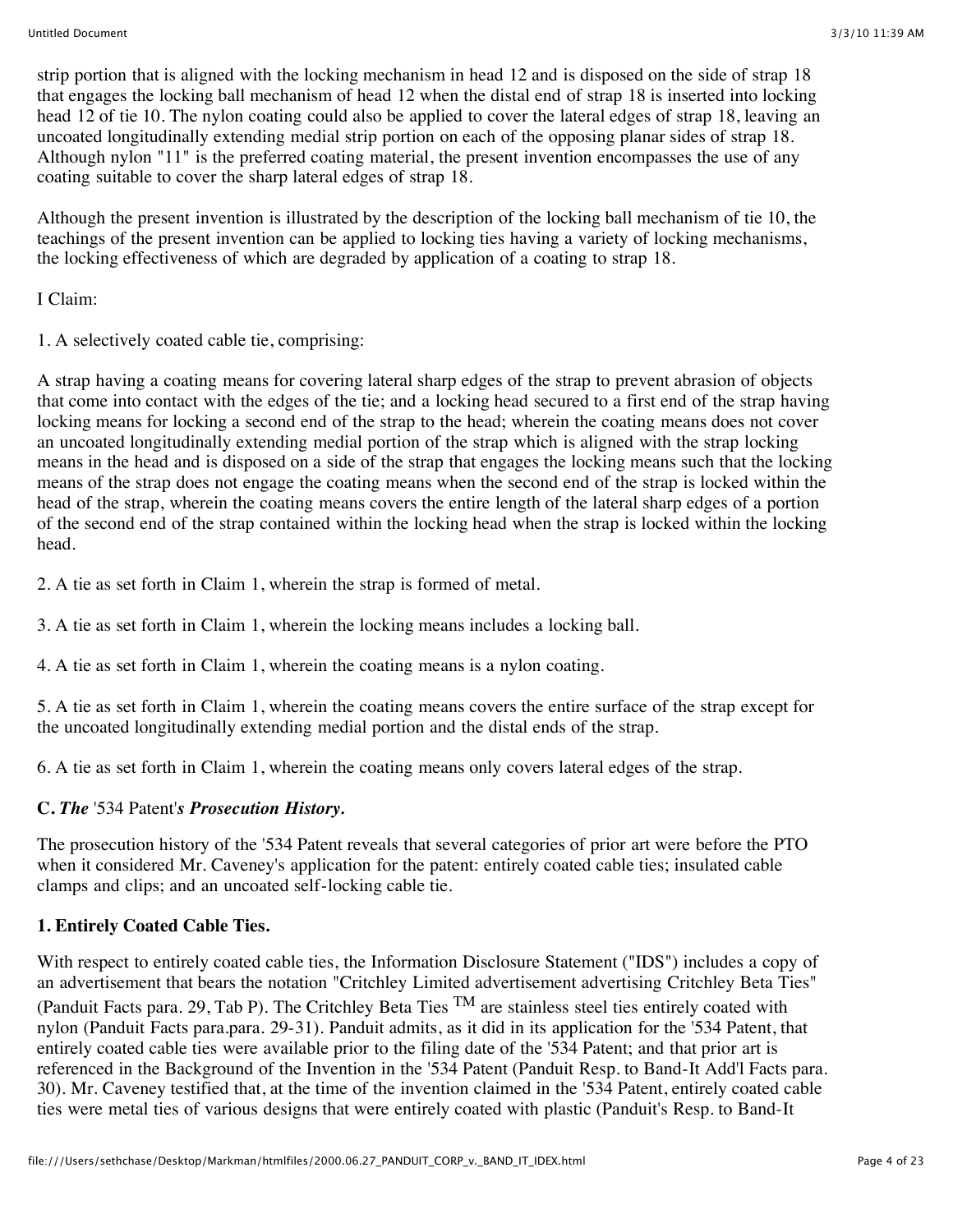Add'l Facts para.para. 31-32).

# **2. Insulated Clamps and Clips.**

Prior art disclosing insulated cable clamps and clips was included in Mr. Caveney's application for a patent (Panduit Reply, Tab R). Mr. Caveney testified that, at the time of the invention, he had seen insulated cable clamps and clips (Panduit's Resp. to Band-It Add'l Facts para. 33), because these clamps and clips were "commercially available more than one year before the patent application date" (Band-It Add'l Facts para. 33, *citing* Hinnen Decl. para. 13). Mr. Caveney further testified in his deposition that he assumed the purpose of the insulation was to separate the metal portion of the clamps and clips from the cables or other material that they were holding together, in order to prevent abrasion or cutting (Panduit's Resp. to Band-It Add'l Facts para. 34).

Band-It asserts that there were four prior art references relating to insulated cable clamps and clips at the time the application for the '534 Patent was filed: U.S. Patent No. 2,415,517 (the " '517 Patent"), issued in February 1947; European Patent No. 20,943 (the " "3 Patent"), issued in April 1980; British Patent Application No. 771,376 (the " '376 Application"), filed in August 1954; and the U.S. Patent No. 4,441,677 (the " '677 Patent"), issued in April 1984.

The foreign references, the "3 Patent and the '376 Application, teach a selectively insulated (or coated) metal strap, clamp and clip, which protects the objects to be bundled within these devices. These prior art references were not cited not cited in Mr. Caveney's IDS or referenced in the '534 Patent. Similarly, U.S. Patent No. 2,415,517 ("the '517 Patent") teaches an insulated clip, but is not cited in Mr. Caveney's IDS or referenced in the '534 Patent. Thus, we presume that the foreign references and the '517 Patent were not before the PTO when it considered the application that resulted in the '534 Patent. However, U.S. Patent No. 4,441,677 (the " '677 Patent"), which teaches an insulated clamp, was before the Patent and Trademark Office at the time the application for the '534 Patent was filed, as is clear from the fact that the '534 Patent specifically makes reference to it. The '517 Patent and the foreign references teach essentially the same idea as the '677 Patent, namely, to apply insulation to prevent contact between the metal portion of the clip and/or clamp and the material it is securing (Band-It Add'l Facts para.para. 35-36; 41-43). The Court therefore finds that the '517 Patent, as well as the foreign "3 Patent and '376 Application, are cumulative of the '677 Patent, which constitutes material prior art that was before the PTO at the time the application for the '534 Patent was filed.

# **3.** The '592 Patent**.**

The '592 Patent was issued in August 1983 and teaches a ball-lock metal cable tie, with the tie being uncoated. The '592 Patent teaches a "self-locking tie" which, among other things, includes a locking head, a strap, and a metal ball that locks the strap within the head ('592 Patent, Col. 2, lines 52-55). The locking head includes "a series of regularly spaced transverse grooves of triangular configuration for biting into the locked strap to further resist the application of strap withdrawal force" (Band-It Add'l Facts para. 19; '592 Patent, Col. 3, lines 52-55), and a latching finger, which contributes to the retention of the strap within the locking head, and a "protuberance" in the strap, which deflects the strap away from the floor of the locking head (Band-It Facts para.para. 16-18).

The '592 Patent was disclosed in the IDS for the '534 Patent, and it is prominently discussed in the '534 Patent. The Background of Invention for the '534 Patent discussed the problem with applying the kind of ball-lock disclosed in the '592 Patent, when used in conjunction with a metal strap that is entirely coated so as to protect the materials being bound from abrasion: "the loop tensile strength of the ball-lock tie" is "significantly degraded" ('534 Patent, Col. 1, lines 16-19). The purpose of the invention claimed in the '534 Patent is to create a means "to protect the objects to be bundled by the tie from abrasion by the edges of the tie while maintaining the locking effectiveness of the ball-lock cable tie" ( Id., Col. 3, lines 20-22).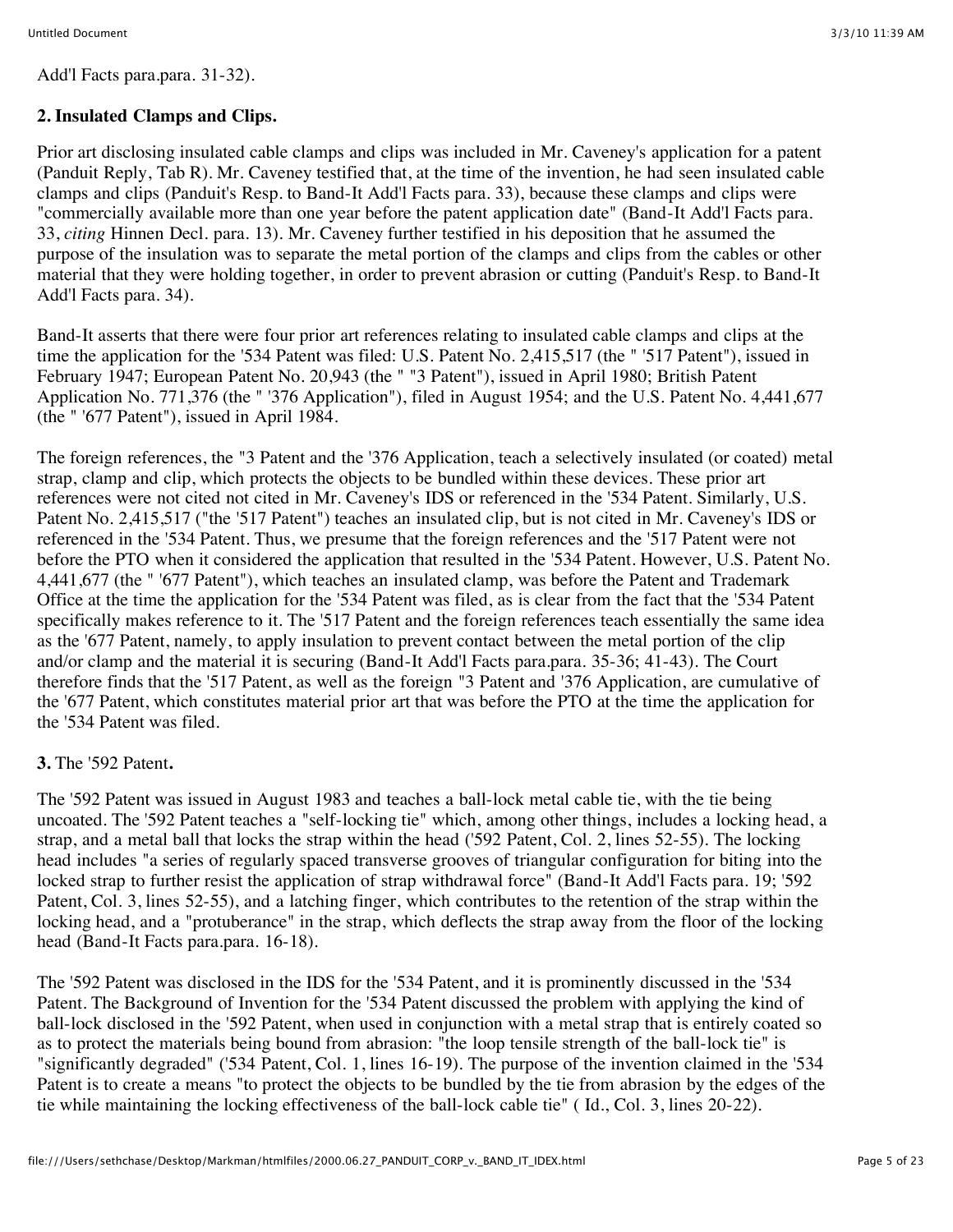The '534 Patent seeks to achieve this result by having the tie "selectively" coated, rather than completely coated, so that only the coated portions touch the objects being bundled while the portion of the tie that interfaces with the lock is uncoated. The '534 Patent describes the "preferred embodiment" of the locking mechanism as the one "explained in detail" in the '592 Patent "which is incorporated by reference" ('534 Patent, Col. 1, line 63; Col. 2, line 1). However, the '534 Patent states that "the teachings of the present invention can be applied to locking ties having a variety of mechanisms" ( Id., Col. 2, lines 26-27).

# **D.** *The Accused Device.*

The accused device is made of stainless steel, with selective coating on the lateral or sharp edges of the strap, and a locking head secured to the strap (Panduit Facts para. 20-21). The accused device does not contain the retaining finger, protuberance or transverse grooves claimed and/or described in the locking ball identified in the '592 Patent (Band-It Add'l Facts para.para. 22-24, 27). The accused device does, however, have a locking metal ball that sits within a locking head attached to a selectively coated cable tie (Panduit Facts para.para. 20, 21, 22). Band-It designed its own retention mechanism (with an oppositely disposed dimple and tab) to hold the locking head in place on the strap (Panduit Facts para. 18; Band-It Add'l Facts para. 25). That retention mechanism is not present in the '592 Patent (Panduit Facts para. 18).

Mr. Hans Hinnen ("Mr.Hinnen"), the Vice President of Product Engineering and Quality Assurance at Band-It, testified that the accused device functions as follows:

The tie is wrapped around the object, the cable, whatever you-tie. The front end, the bullet nose end is inserted into the buckle ... On the back end. Goes up underneath the ball and then out, out the other end of the buckle ... The buckle has a wedge shaped space in it, and the ball slides or wedges into the, into that space, contact the band, locks it.

(Panduit Facts para. 22). This description of the accused device's functioning tracks the description of the invention claimed in Claim 1 of the '534 Patent.

Mr. Hinnen was designated by Band-It as its witness in response to a Rule 30(b)(6) notice issued by Panduit on March 16, 2000. Mr. Hinnen obtained a bachelor's degree in mechanical engineering in 1964; has since then continuously worked in the field of mechanical engineering; has worked at Band-It since 1982; since 1982 has been involved in new product design; and "interact[s] with patent and trademark attorneys ... on a regular basis." (Band-It Facts, Ex. B, para.para. 1-2). In his position at Band-It, Mr. Hinnen normally reviews patents (Panduit Facts para. 23).

Panduit's Rule 30(b)(6) notice asked Bandit for a witness "most knowledgeable" regarding, among other things, the "design and development of Band-It coated Ball-Lok <sup>TM</sup> cable ties;" "Panduit's coated stainless steel cable ties;" "[t]he use of Panduit's coated cable tie products by or at Band-It including, without limitation, the use or copying of Panduit's coated cable tie products in the design and development of Band-It products and product specifications;" and the '534 Patent (Panduit Facts, Ex. A, Topics 1, 2, 3, and 9). Mr. Hinnen was deposed on those subjects on April 17, 2000, and stated his belief that he was the most knowledgeable person at Band-It on those subjects (Panduit Facts, Ex. C at 6). In his deposition, Mr. Hinnen admitted-without qualification-that the accused device "falls within the scope of Claim 1" of the '534 Patent (Panduit Facts para. 24, Ex. A).

In a subsequent affidavit dated May 24, 2000 (and offered only after Panduit had filed its opening brief), Mr. Hinnen sought to recant that admission. Mr. Hinnen's affidavit states that the "locking means" structure in the accused device does not read on the "locking means" structure of Claim 1 in the '534 Patent (Band-It Resp. para. 23, Tab B, Hinnen Aff. para. 20). As his explanation for this recantation, Mr. Hinnen states that at the time of his deposition, he "had not read the entirety of the '534 Patent" and he "did not understand the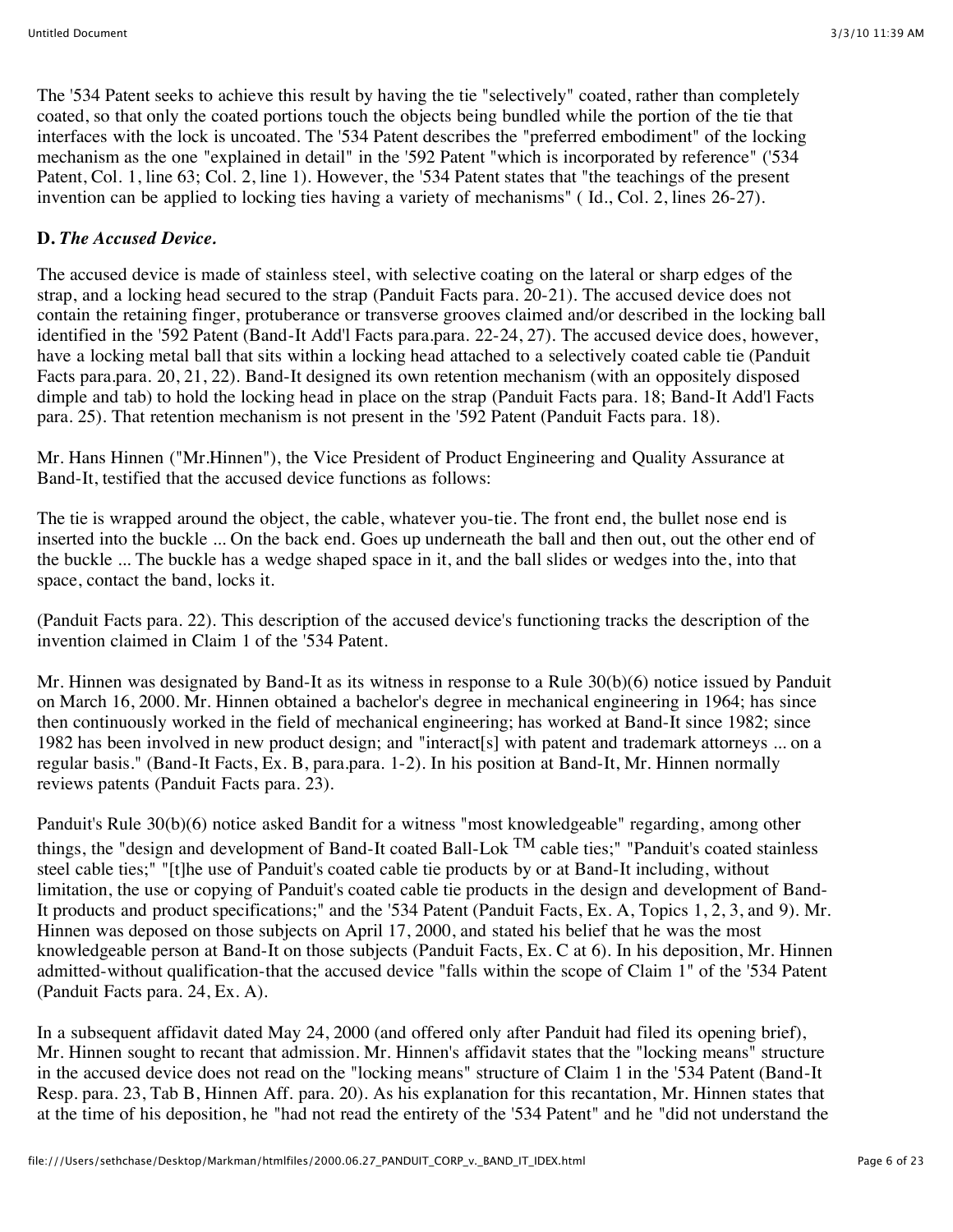significance of means plus function language, or incorporation by reference" (Band-It Resp. para. 23, Tab B, Hinnen Aff. para. 20). With this new understanding, Mr. Hinnen now wishes to offer the opinion that "the accused products do not infringe the claims of the '534 Patent as such products do not have a 'locking means' as that term is properly defined" (Band-It Resp. para. 23, Tab B, Hinnen Aff. para. 20).

The Court does not find Mr. Hinnen's affidavit testimony credible. We do not find it plausible that Mr. Hinnen was offered by Band-It as the person "most knowledgeable" on the subjects in question and then offered testimony without first reading "the entirety" of the '534 Patent. There was plenty of time between the March 16 notice and the April 17 deposition for Mr. Hinnen to read the short '534 Patent. Moreover, Mr. Hinnen's affidavit does not disclose what part of the '534 Patent he had not previously read, or how the materials he later read caused him to change his views. We therefore choose to credit Mr. Hinnen's original deposition testimony, in which he admitted that the accused device falls within the scope of Claim 1.

The underlying evidence supports Mr. Hinnen's admission. Aside from the locking mechanism, all elements of the accused device and the '534 Patent are the same, including the "widths, thickness, length, [and] tensile loop strengths of the ties" (Panduit Facts para. 12). Moreover, there is documentary evidence that Band-It copied Panduit's '534 Patent in developing the accused device (Panduit Facts para.para. 6-11, 12).

The first document, dated August 28, 1997, is a facsimile transmission memorandum from Steve Dodd, the managing director of Band-It's U.K. facility, to Pete Merkel, the President of Band-It, and states in relevant part:

As you are aware I extremely concerned about the development in the Cable Tie market, where BAND-IT [is] now up against 2 competitors with self locking ties which are available coated with user friendly application [t]ools. These systems are being well accepted by end users and are gaining market share from us at an ever increasing rate.... Certainly, as previously relayed, if we do not produce the goods they will gradually form relationships with either Panduit or Hellerman and leave us in the cold.

... according to our conversation this week, the feeling is our new product does not appear suitable for coating. I am very afraid that this situation will leave us at a great disadvantage to other manufacturer[s].

*If this is the case, as I proposed, the ideal answer may be to produce our own Panduit "clone."* We [k]now this type of product is well accepted by the market and can be coated. If we reach[ ] a positive decision to move in this direction, I suggest we make this a[f]ast track project as every day we are left out of this market, will make our task to re-establish our position all the more difficult.

(Panduit Facts para.para. 8, 33) (emphasis added). This memo has a handwritten note, apparently from Mr. Merkel: "no advantage for us to mfg if just a 'me too" ' (Panduit Mem., Tab G). FN3

FN3. We do not read this note as suggesting a disinclination to copy. A more natural reading is that it might make more sense for Band-It to "out source" the manufacture of any "me too" copies. That reading finds support in a subsequent facsimile discussing manufacturing of copies in Korea and India (Panduit Facts para. 9, Ex. H).

Another facsimile transmission memorandum from Steve Dodd to Pete Merkel, dated August 28, 1997, states:

Of equal consternation, is the clam[ou]ring by our Electrical Distributors for an equivalent BAND-IT system to enable them to retain market share. Certainly, as previously relayed, if we do not produce the goods they will gradually form relationships with either Panduit or Hellerman and leave us in the cold.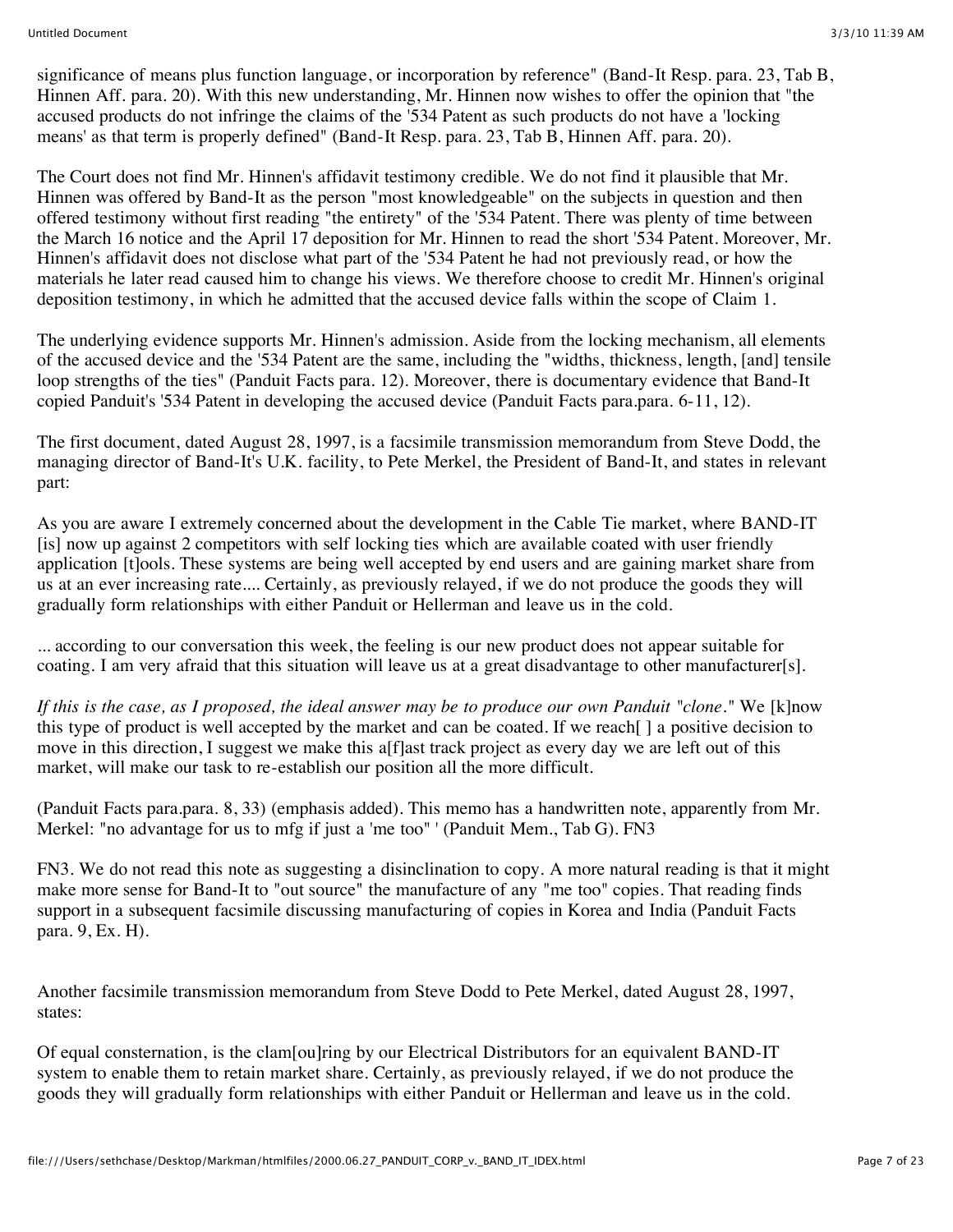(Panduit Facts para. 38, Tab G).

Another Band-It document, a facsimile transmission memorandum from Mr. Merkel to Paul Lee, dated September 2, 1997, includes the following statement:

*We're looking at the possibility of offering a me too (clone) of the Panduit ball lock tie for those applications where it is a adequate. We would want to do it quickly (no time to manufacture it within BAND-IT).*

(Panduit Facts para. 9) (emphasis added). This memorandum also says "one is manufactured in Korea and another in India" (Panduit Mem., Tab H).

This evidence of an intent by Band-It to copy the Panduit invention is complemented by evidence that Band-It sought to use Panduit's suppliers for the parts necessary to make the accused device (Panduit Facts para.para. 13-17). A facsimile transmission memorandum from Steve Dodd to Lynn Endsley, dated February 16, 1998, states: "[w]e are in fact tooling up to produce 2 widths of Ball Lok, to correspond with Panduit ..... hopefully you will be successful in finding Panduit's vendor and get immediate access to the component we need, at competitive prices" (Panduit Facts para. 13, Tab I). Another facsimile transmission memorandum from Steve Dodd to Roger Gibbins, dated February 13, 1998, states:

the specification of this part needs to be identical to Panduit. Therefore, if possible, kindly arrange for Denver purchasing to try and locate Panduit's source of supply and obtain price and delivery information.

(Panduit Facts para. 15, Tab J). A third facsimile transmission memorandum from Steve Dodd to Hans Hinnen, dated June 3, 1998, states:

... we need bearings to put samples together for an exhibition commencing 15 June and a replacement batch from the Panduit supplier in good time for delivery of the assembly machine anticipated at the end of this month.

(Panduit Facts para. 16, Tab K). And, a fourth facsimile transmission memorandum from Steve Dodd to Hans Hinnen, dated March 19, 1998, states:

I will pass a sample 4.6mm and 7.9mm Ball-Lok Tie to Roger next week, fabricated to the design we intend to use. [T]he samples are fitted with Panduit buckles.

(Panduit Facts para. 17, Tab L).

## **E.** *Sales of the Accused Device.*

Mr. Hinnen testified in his deposition that the foregoing documents written by Steve Dodd, Band-It's Managing Director in the United Kingdom, refer to the need for a selectively coated cable tie in Europe, rather than the United States (Panduit Facts para.para. 6-7). However, the evidence demonstrates that while Band-It's manufacturing facility for the accused device is in the United Kingdom, that device has been and is admittedly sold in the United States and to United States customers (Panduit Reply Mem., Tab U, Angotti Dep. at 37-38).

Mr. Angotti, the National Sales Manager for Band-It, testified on April 18, 2000 as a Rule 30(b)(6) witness designated by Band-It in response to Panduit's March 16, 2000 notice seeking Band-It's person "most knowledgeable" about, among other things, sales and offers for sale in the United States (Panduit Facts, Ex. A, Topics 5-8). Mr. Angotti confirmed he was the person most knowledgeable on those subjects ( Id., Ex. B, at 6). Mr. Angotti testified that once the accused device was on the market, Band-It took both the coated and the uncoated ball lock cable tie business with Intracoastal Electric, a purchaser of such ties, away from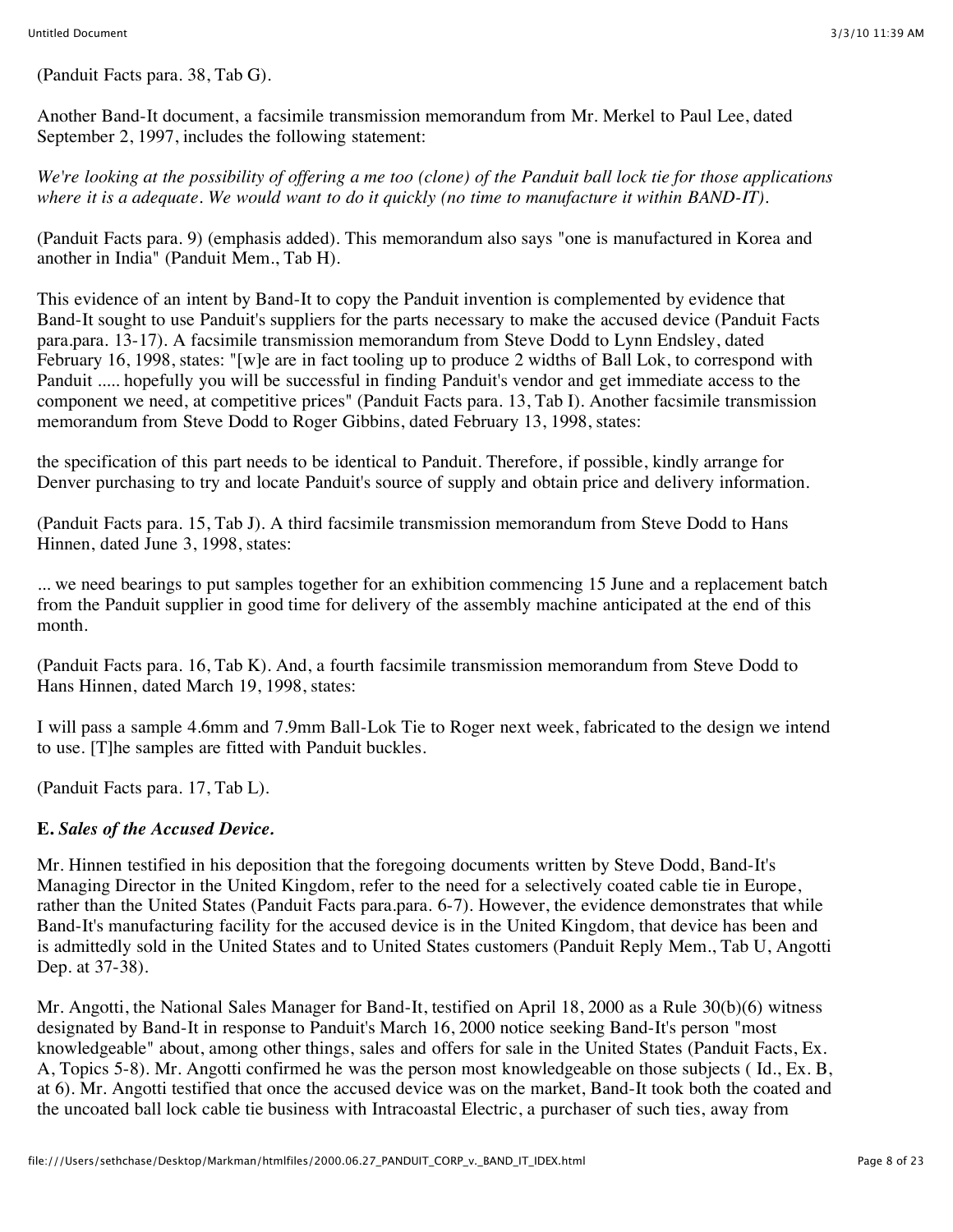Panduit (Panduit Facts para. 32). Mr. Angotti also explained a Band-It record, which he said showed sales of approximately \$110,000 worth of the accused product in the United States (Panduit Mem., Tab B, Angotti Dep. at 42, lines 19-24; Panduit Reply, Tabs U, Angotti Dep. at 36-37; Tabs V, W, X).

As with Mr. Hinnen, Mr. Angotti now seeks to recant his testimony. In an affidavit dated May 24, 2000, Mr. Angotti offers a more limited statement of Band-It's United States sales.

Thus far, Band-It has sold only \$13,000 worth of the accused product in the United States, *i.e.,* where those products actually entered the United States. Band-It has no current plans to increase significantly its sales levels in the United States.

(Band-It Add'l Facts, Tab K, Angotti Aff. para.para. 3-4).

Again, the Court is skeptical about Band-It's attempt to revise deposition testimony by an after-the-fact affidavit, offered only after Panduit filed its opening memorandum. The Court's review of Mr. Angotti's relevant deposition testimony discloses no great ambiguity in the questions asked or confusion in the answers given. Mr. Angotti testified that a particular document allowed him to identify United States sales (Panduit Reply, Ex. U at 36 and Ex. V). Mr. Angotti stated that one entry on this document revealed that "there has been sold in the United States 2110 units" (a unit contains 100 ties), for \$54,883.62 ( Id., Ex. U at 36-37 and Ex. V). Mr. Angotti said every entry on the document showed a sale made in the United States, where "the customer is here," and "you just obtain the product from the U.K." ( Id., Ex. U at 37). The entries he identified as reflecting sales of the accused product in the United States totaled \$108,798.20 ( Id., Ex. U at 42 and Ex. V).

In the face of this prior sworn testimony, Mr. Angotti's conclusory affidavit is unpersuasive. Mr. Angotti does not reveal how he could make the nearly \$100,000 mistake he now claims occurred. He does not explain what documents he consulted to drop the total volume of documented sales from \$108,798.20 to \$13,000-and certainly, the document he used in his deposition provides no obvious path to such a reduction. As a result, the Court finds the affidavit testimony by Mr. Angotti regarding the \$13,000 worth of sales that has entered the United States (as opposed to being sold in the United States for foreign use) is of little evidentiary value compared to the prior deposition testimony indicating a total value of nearly \$110,000 in domestic sales of the accused device.

Equally conclusory and unpersuasive is Mr. Angotti's affidavit statement that Band-It has no "current" plan to increase "significantly" United States sales (Band-It Facts, Ex. K at para. 4). The use of these qualifiers does not provide the Court with detail about what Band-It thinks is "significant," or whether there are "prospective" plans for increases that have not been finalized and thus are not "current."

## **F.** *Panduit's Actions.*

Panduit's Product Manager for Stainless Steel Products, Christopher Hipple, learned of Band-It's accused device by at least June of 1999 (Band-It Add'l Facts para. 55). Panduit also admits that Mr. Hipple testified during his deposition that he routed a printout of Band-It's catalogue sheet to the division product manager, a division manager and to a vice-president (Panduit's Resp. to Band-It Add'l Facts para. 56), and ordered samples of the product (Panduit Reply Mem., Ex. T, at 57). Panduit further admits that Mr. Hipple testified he had a discussion with the division manager on the printout catalogue sheet that he circulated, but he could not recall how much later (Panduit's Resp. to Band-It Add'l Facts para. 57). Panduit also admits that Mr. Hipple testified that he heard rumors that there was a Band-It Ball-Lok  $^{TM}$  product prior to June 1999 from the European product manager located in the United Kingdom (Panduit's Resp. to Band-It Add'l Facts para. 58). Panduit filed this action on March 9, 2000.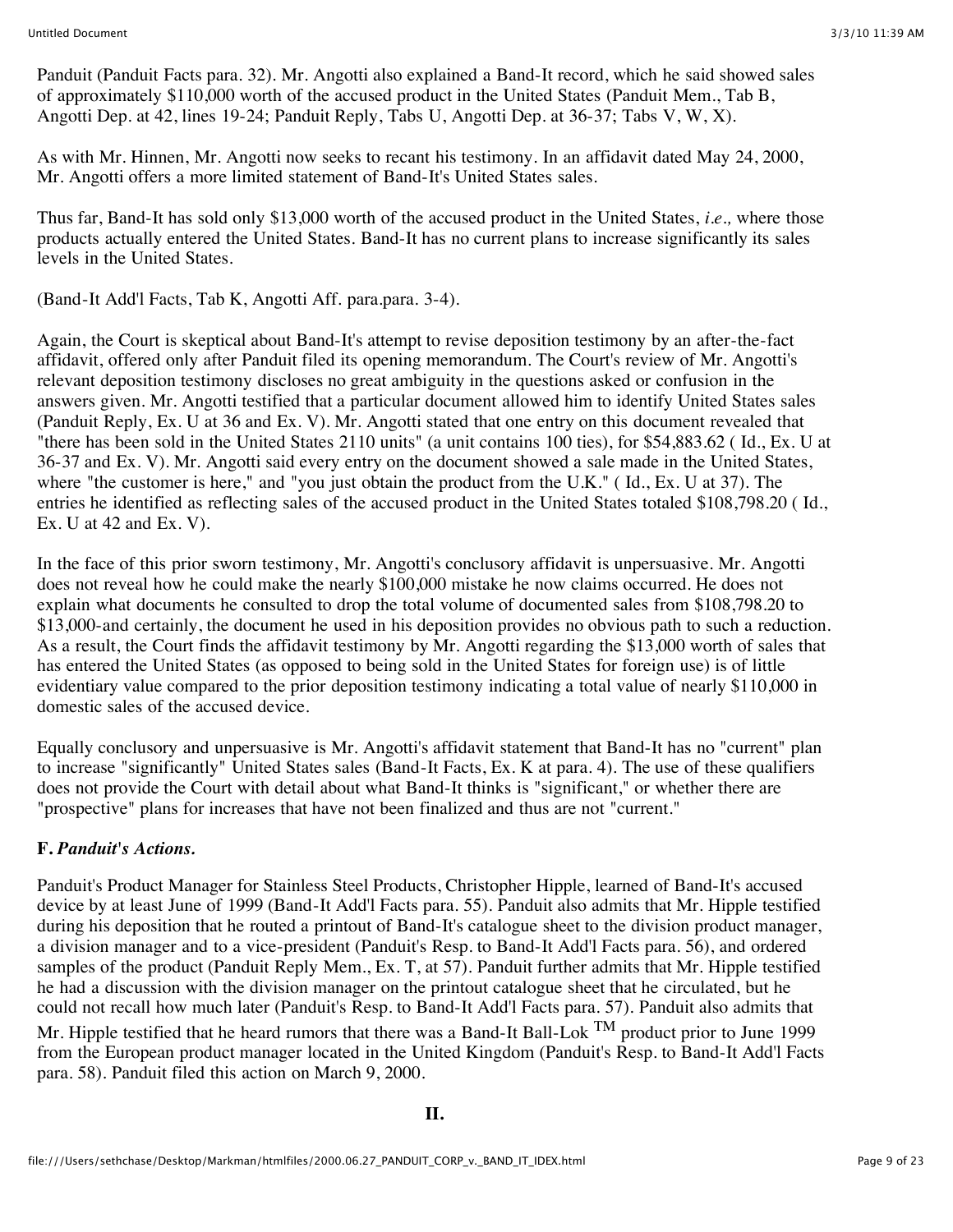Panduit argues that the accused product, Band-It's coated Ball-Lok <sup>TM</sup> cable ties, infringes Claim 1 of the '534 Patent literally and, in the alternative, under the doctrine of equivalents. In its submission, Band-It admits that every element except the "locking means" of the accused product is covered by Claim 1 (Panduit Facts para. 24; Band-It's Response para. 24). As the following analysis will show, the only issue in this case is whether the accused product reads on the "locking means" element of Claim 1. Accordingly, the Court will focus on the construction and coverage of "locking means" in Claim 1 of the '534 Patent to determine whether Band-It's accused product is infringing.

The issuance of an injunction pursuant to the patent statute enjoins "the violation of any right secured by the patent, on such terms as the court deems reasonable." "Because the issuance of an injunction pursuant to this section, ... although a procedural matter, involves substantive matters unique to patent law," the standards for issuance of the injunction are governed by the law of the Federal Circuit and "purely procedural questions involving the grant of a preliminary injunction are controlled by the law of the appropriate regional circuit"-in this case, the Seventh Circuit. *See* Hybritech Inc. v. Abbott Laboratories, 849 F.2d 1446, 1445 and n.12 (Fed.Cir.1988).

To obtain an injunction pursuant to 35 U.S.C. s. 283, a party must establish: (1) reasonable likelihood of success on the merits; (2) irreparable harm; (3) the balance of hardships tipping in its favor; and (4) the impact of the injunction on the public interest. "These factors, taken individually, are not dispositive; rather, the district court must weigh and measure each factor against the other factors and against the form and magnitude of the relief requested." Hybritech Inc., 849 F.2d at 1451. This "weighing" process is not unlike the Seventh Circuit's "sliding scale" approach to deciding motions for preliminary injunctions. *See* Abbott Labs v. Mead Johnson & Co., 971 F.2d 6, 11 (7th Cir.1992). FN4 Although the parties have focused principally only on the first two elements, the Court's findings on each element are set forth below.

FN4. In its opening memorandum, Panduit advocates use of the sliding scale approach by citing to *Abbott Labs* (Panduit Mem. at 10-11), even though Panduit agrees that the law of the Federal Circuit guides this Court's substantive analysis of the four factor preliminary injunction test. Band-It does not argue to the contrary. Because this Court has not found any law in the Federal Circuit suggesting anything other than a "weighing" process akin to the sliding scale approach, that is the approach this Court adopts for purposes of this motion.

## *A. Likelihood of Success on the Merits.*

In general, when deciding "likelihood of success on the merits" in a patent case, courts will employ a twostep analysis. *See* Markman v. Westview Instruments, Inc., 52 F.3d 967, 976 (Fed.Cir.1995) (en banc), *aff'd,* 517 U.S. 370 (1996). First, the court determines the meaning and scope of the patent's claims. *Id.* Claim construction is a question of law for the court to decide. Markman, 517 U.S. at 384, 389-91. Second, the court compares the properly interpreted claims to the accused system to determine whether there is a likelihood that the plaintiff can prove, by a preponderance of the evidence at trial, that the latter infringes the former. *See* H.H. Robertson, Co. v. United Steel Deck, Inc., 820 F.2d 384, 390 (Fed.Cir.1987) (abrogated on other grounds) (grant of preliminary injunction turns on likelihood that plaintiff will meet burden at trial of proving infringement). Claim comparison and/or coverage is a question of fact. *See* Markman, 517 U.S. at 384; Hybritech, 849 F.2d at 1455. In claim comparison, courts generally break the analysis regarding likelihood of success into two categories: (1) likelihood of success on the patent's validity, an affirmative defense that must be raised by the party opposing the motion for preliminary injunction, since validity is presumed as a matter of law from the patent's issuance, (2) and likelihood of success on infringement. *See generally* Hybritech, 849 F.2d at 1451-56. This Court's analysis will follow the same path.

## **1.** *Claim Construction.*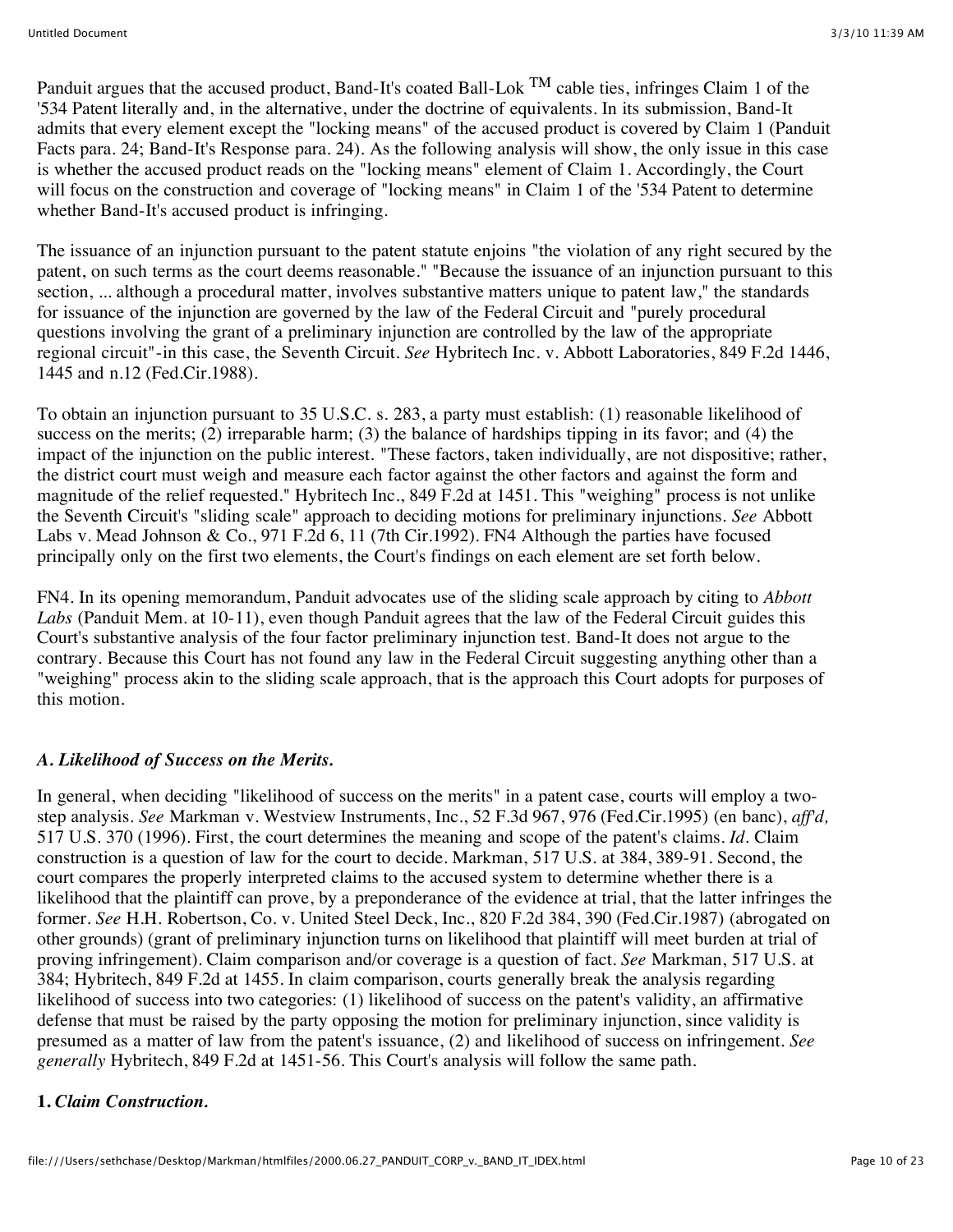The '534 Patent claims at issue read as follows. Claim 1, which is independent, claims:

A selectively coated cable tie, comprising:

a strap having coating means for covering lateral sharp edges of the strap to prevent abrasion of objects that come into contact with the edges of the tie; and

a locking head secured to a first end of the strap having locking means for locking a second end of the strap to the head; wherein the coating means does not cover an uncoated longitudinally extending medial portion of the strap which is aligned with the strap locking means in the head and is disposed on a side of the strap that engages the locking means such that the locking means of the strap does not engage the coating means when the second end of the strap is locked within the head of the strap, wherein the coating means covers the entire length of the lateral sharp edges of a portion of the second end of the strap contained within the locking head when the strap is locked within the locking head.

('534 Patent, Col. 2, lines 31-50). There is only one element of the claimed patent (the " '534 Patent") at issue, namely, the term "locking means" in Claim 1 (Band-It Opp. Mem. at 3; Panduit Reply at 2).

The parties agree that in Claim 1 the term "locking means" is written in "means plus function" language-a language that invokes certain statutory rules of construction (Pl.'s Reply at 1; Def.'s Opp. Mem. at 3-4). *See* 35 U.S.C. s. 112, para. 6. *See also* Odetics, Inc. v. Storage Technology Corp., 185 F.3d 1259, 1266-68 (Fed.Cir.1999) (outlining means-plus-function standards of construction); Micro Chemical, Inc. v. Great Plains Chemical Co., 194 F.3d 1250, 1257-59 (Fed.Cir.1999) (same). Given the parties' agreements on the method for construing Claim 1 and the single claim element to be construed, the legal issues on construction are very narrow. We will begin with an overview of the controlling legal principles with respect to claim construction, in general, and "means plus function" claim construction in particular. FN5

FN5. Panduit also asserts that Band-It's product infringes dependent Claims 2-5 (Panduit Mem. at 9). Because we believe the construction and analysis of Claim 1 is sufficient to resolve the present motion, we do not address those other claims at this time.

## **a. General Claim Construction Rules.**

Claim construction is the "the process of giving proper meaning to the claim language." Abtox, Inc. v. Exitron Corp., 122 F.3d 1019, 1023 (Fed.Cir.1997). "To ascertain the meaning of claims, we consider three sources: The claims, the specification, and the prosecution history." Markman, 52 F.3d at 979. These three sources are considered "intrinsic evidence." Vitronics Corp. v. Conceptronic, Inc., 90 F.3d 1576, 1582 (Fed.Cir.1996). The claim language defines the scope of the patented invention. *Id. See also* SRI Intern. v. Matsushita Elec. Corp. of America, 775 F.2d 1107, 1121 (Fed.Cir.1985) (claims measure the invention). The specifications and the prosecution history "provide a context to illuminate the meaning of claim terms." Abtox, 122 F.3d at 1023 . FN6 The claim language is the primary source of meaning.

FN6. "It is well-settled that, in interpreting an asserted claim, the court should look first to the intrinsic evidence of record, *i.e.*, the patent itself, including the claims, the specification and, if in evidence, the prosecution history." *Id.* Resort to extrinsic evidence is improper where the intrinsic evidence is sufficient to construe the patent claim. Vitronics, 90 F.3d at 1583. In this case, extrinsic evidence is not required to construe Claim 1 of the '534 Patent.

Generally, words in a claim are given their "ordinary" meaning. Vitronics, 90 F.3d at 1582; Bell Communications Research, Inc. v. Vitalink Communications Corp., 55 F.3d 615, 620 (Fed.Cir.1995) (court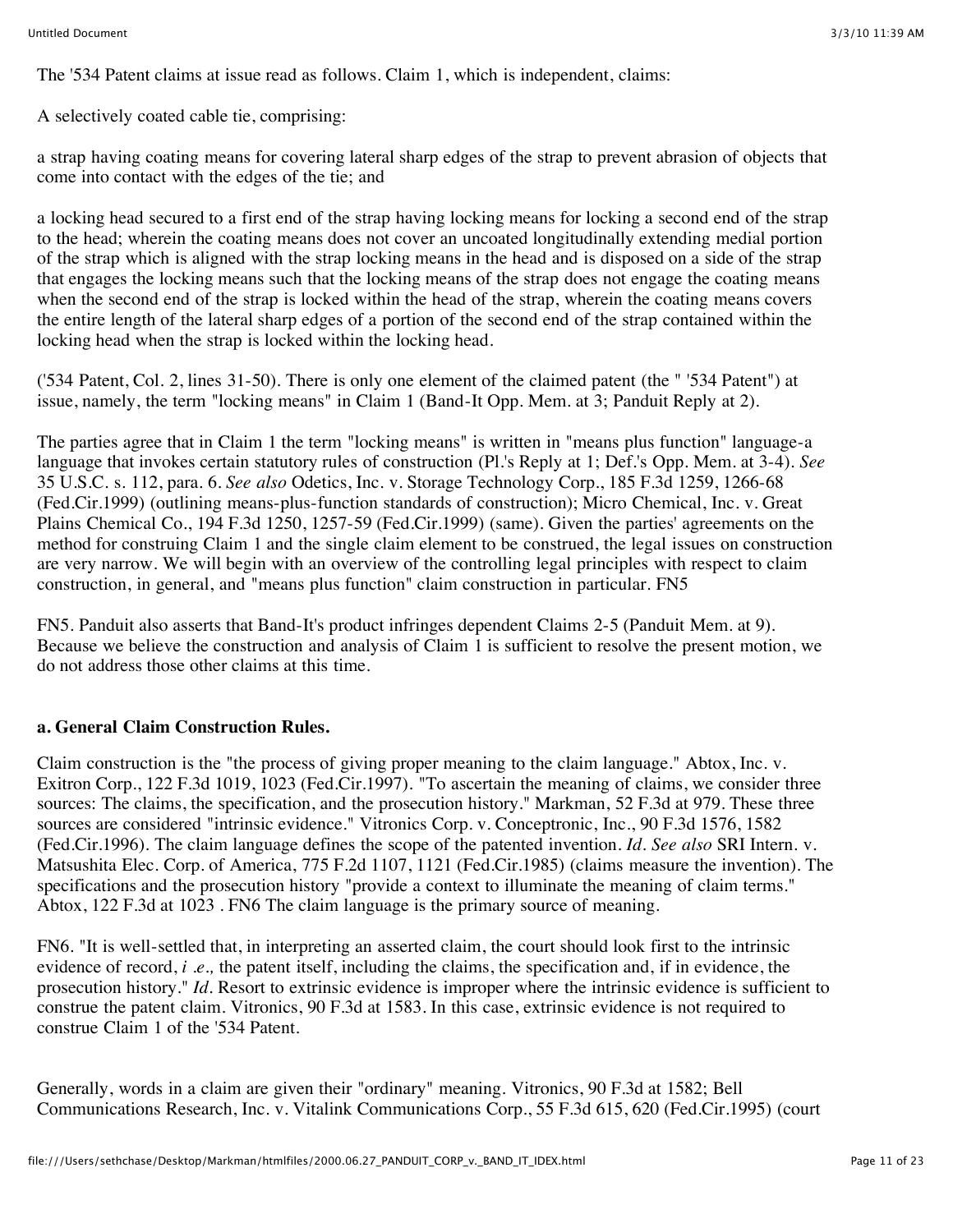must ascribe ordinary meaning to claim language unless it appears the inventor intended otherwise). However, the claims must be read in light of the specifications and, where the specifications indicate that the inventor has expressly defined a word in the claim so that it carries a particular rather than ordinary meaning, the court must give the meaning intended by the inventor, as revealed in the specifications. Vitronics, 90 F.3d at 1582. *See also* Markman, 52 F.3d at 979 ("[c]laims must be read in view of the specification, of which they are a part"). The specifications, however, should not be "read into" the claims where the claim language is clear and/or where the specifications reveal only a preferred embodiment or illustration of the claim, rather than a limitation on the meaning of particular claim language. *Id.* ("If everything in the specification were required to be read into the claims, ... there would be no need for claims. Nor could an applicant, regardless of the prior art, claim more broadly than that embodiment"). *See also* 35 U.S.C. s. 112 (claims must "particularly point[ ] out and distinctly claim[ ] the subject matter which the applicant regards as [the] invention").

The specifications are the "single best guide to the meaning of a disputed term," but the court may also consider the prosecution history of the patent, if it is in evidence. Vitronics, 90 F.3d at 1582. The prosecution history consists of the complete record of the proceedings before the Patent and Trademark Office, including any express representations made by the applicant regarding the scope of the claims. Vitronics, 90 F.3d 1576, 1582 (Fed.Cir.1996). The prosecution history may contain information such as an examination of the prior art cited by the inventor. The list of prior art references known to the inventor at the time of the patent application may give a clue as to what the claims were not intended to cover. Id. at 1583. In short, "[t]he prosecution history limits the interpretation of claim terms so as to exclude any interpretation that was disclaimed during prosecution." Southwall Tech., Inc. v. Cardinal IG Co., 54 F.3d 1570, 1576 (Fed.Cir.1995).

Claim elements recited in "means-plus-function" form incorporate these general principles of construction but add certain statutory limitations. Means-plus-function claims must be interpreted under 35 U.S.C. s. 112, para. 6, which provides that:

An element in a claim for a combination may be expressed as a means or step for performing a specified function without the recital of structure, material, or acts in support thereof, and such claim shall be construed to cover the corresponding structure, material, or acts described in the specification and equivalents thereof.

"Application of s. 112, para. 6 requires identification of the structure in the specification which performs the recited function." Micro Chem., 194 F.3d at 1257. *See also* Amtel Corp. v. Information Storage Devices, Inc., 198 F.3d 1374, 1381-82 (Fed.Cir.1999) (the statute permits "inventors to use a generic means expression for a claim limitation provided that the specification indicates what structure(s) constitute(s) the means" because "[f]ulfillment of the [statute] ... cannot be satisfied when there is a total omission of structure"). The case law interpreting s. 112, para. 6 employs a two-step analysis for claim construction: step one requires identification of the claimed function and step two requires identification of the relevant structure in the specification "necessary to perform that function." Micro Chem., 194 F.3d at 1257-58. FN7

FN7. The parties disagree about whether the identified structure must simply "correspond" to the identified function or must be "necessary" to perform the claimed function (Panduit Reply at 2; Band-It Sur-Reply at 2). Although the statute uses the word "corresponding," the case law interpreting the statute uses the word "necessary." *See* Micro Chem., 194 F.3d at 1258 (the statute "requires ... identification of the structure in the written description necessary to perform that function" and the statute does not "permit incorporation of structure beyond that necessary to perform the claimed function"). The word "necessary" is thus a gloss on the word "corresponding," which reflects governing Federal Circuit law that we are bound to follow.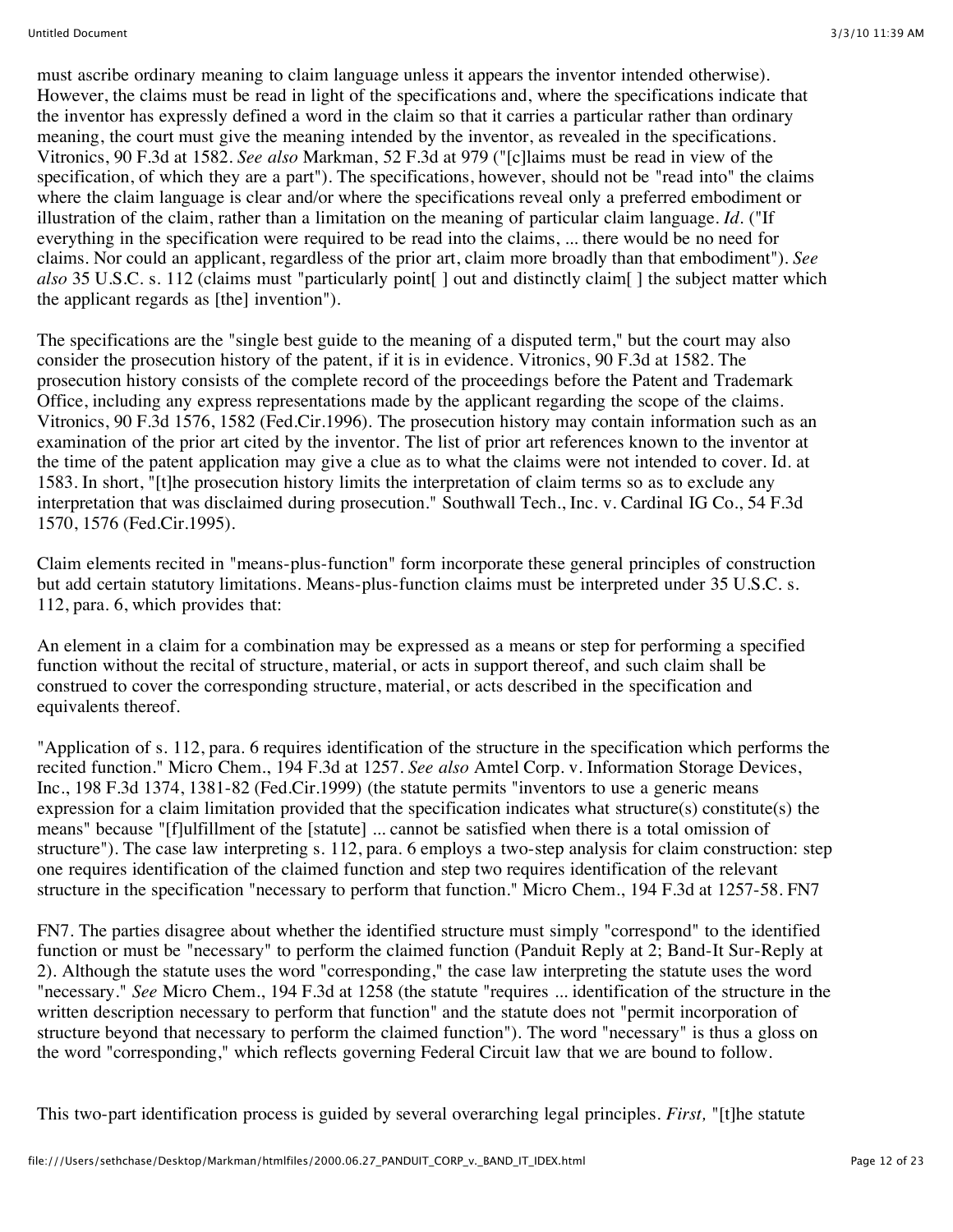does not permit limitation of a means-plus-function claim by adopting a function different from that explicitly recited in the claim." Id . at 1258. *Second,* "the statute [does not] permit incorporation of structure from the written description beyond that necessary to perform the claimed function." *Id. See also* Odetics, Inc. v. Storage Technology Corp., 185 F.3d 1259, 1268 (Fed.Cir.1999) ("the relevant structure is that which 'corresponds' to the claimed function"); Chiumnatta Concrete Concepts, Inc. v. Cardinal Indus., Inc., 145 F.3d 1303, 1308-09 (Fed.Cir.1998) (structure "unrelated to the recited function" disclosed in the patent is irrelevant to s. 112, para. 6). *Third,* "[t]he individual components, if any, of an overall structure that corresponds to the claimed function are not claim limitations. Rather, the claim limitation is the overall structure corresponding to the claimed function." Odetics, 185 F.3d at 1268. *Fourth,* "[i]dentification of corresponding structure may embrace more than the preferred embodiment." Micro Chem., 194 F.3d at 1258.

### **b. Claim 1 Construction.**

With these principles in mind, the Court now turns to construction of Claim 1 of the '534 Patent. We begin with Claim 1 and employ the two-step analysis set out in *Micro Chem*. for interpreting means-plus-function claims: identification of the claimed function and identification of the corresponding structure.

### **(1) Identification of the claimed function.**

In Claim 1, the inventor identifies a selectively coated cable tie ('534 Patent, Col. 2, line 30), with a "locking head secured to a first end of the strap having [a] locking means for locking a second end of the strap to the head" (Col. 2, lines 36-38). The ordinary meaning of the words used in Claim 1 reveals that the claimed function of the "locking means" in the '534 Patent is simply this: to lock one end of a selectively coated cable tie to the locking mechanism on the other side of the tie. That function is accomplished by locking the strap portion of a selectively coated cable tie to the other end of the strap (where the locking head is secured), by inserting the uncoated portion of the upper surface of the strap into the locking head, where it is engaged by the "locking means."

The language of the specifications supports this reading of the inventor's intent. *See* Markman, 52 F.3d at 976 ("[c]laims must be read in view of the specification, of which they are a part"). In the Background of the '534 Patent, the inventor states that "prior metal cable ties have utilized a nylon coating over the entire surface of the cable tie strap to protect objects that come into contact with the tie from abrasion by the sharp edges of the metal tie." (Col. 1, lines 8-11). The inventor indicated, however, that "[c]oating the entire strap portion of a ball-lock cable tie" such as the one disclosed in the '592 Patent "significantly degrades the loop tensile strength of the ball-lock tie" (Col. 1, lines 16-19). The written specifications further indicate that the '534 Patent invention arose because there was a "need" for a selectively coated metal ball-lock cable tie with increased "locking effectiveness" (Col. 1, lines 19-23). Accordingly, the inventor's goal in the '534 Patent was to provide "a cable tie having coated lateral edges to protect objects that come into contact with the lateral edges of the tie where the coating does not interfere with the effectiveness of the locking mechanism of the tie" (Col. 1, lines 26-30). FN8

FN8. The Court's identification of the claimed function differs slightly from the function claimed by Panduit. Panduit contends that the claimed function "is merely 'locking a second end of the strap to the head" ' (Panduit Reply at 2, citing Claim 1, Col. 2, lines 36-37). The Court's reading of Claim 1, which identifies the '534 Patent's claimed function, is narrower because we find that the essence of the '534 Patent is its increased locking effectiveness from the prior, entirely coated cable ties. To achieve this increased locking effectiveness, the locking mechanism must work off of the uncoated portion of the tie. Clearly, this reading is illuminated by the written specifications, not simply the claim language; however, the claim language identifies this narrower function and does not require the broader reading given to it by Panduit.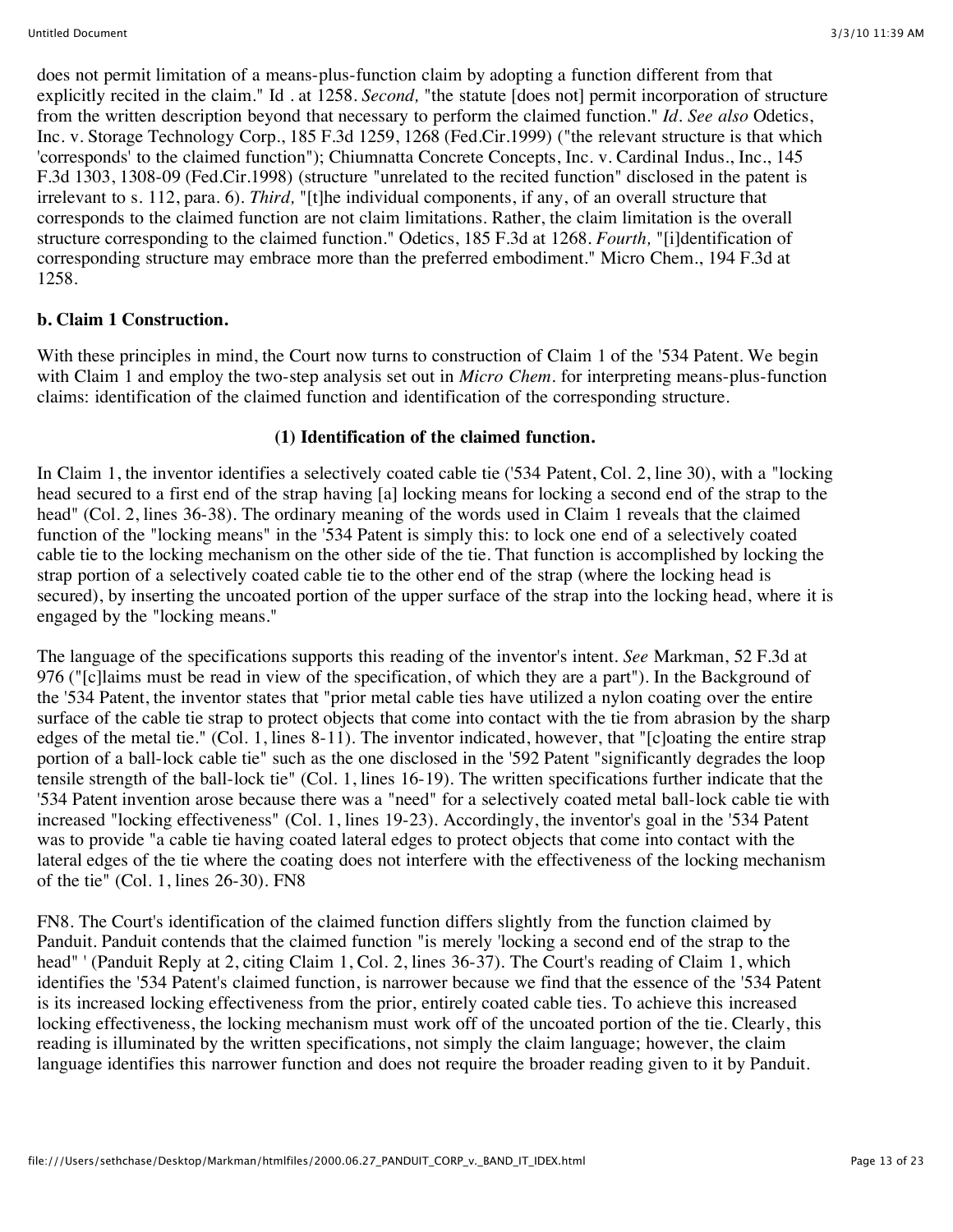#### **(2) Identification of the claimed structure.**

The real dispute in this case turns on a proper identification of the '534 Patent's claimed structure for the "locking means." And, even here, the range of dispute is narrow. Both sides agree that although the specific words of Claim 1 do not state that the "locking means" is a "locking ball," when read in light of the specifications the locking means structure in Claim 1 is, in fact, a "locking ball" (Panduit Reply Mem. at 3; Band-It Mem. at 4). Where Panduit and Band-It part company is on the question of what kind of locking ball is embraced by Claim 1. Band-It asserts that Claim 1 covers only the specific structure of the locking ball taught in the '592 Patent, and that Claim 1 does not cover a locking ball that deviates from that structure (Band-It Mem. at 4). Panduit argues that Claim 1 is not limited in its coverage to the specific locking ball taught in the '592 Patent, but instead covers locking means that employ any "locking ball" structure (Panduit Sur-Response Mem. 1-2). For the reasons set forth below, we believe that Panduit has the better of this construction argument.

The Court finds that the term "locking ball" is a structure that corresponds to the claimed function in Claim 1 and is therefore a claim limitation. This locking ball structure is "necessary" to perform the identified "locking function," because without the locking ball, the selectively coated metal tie would slide right through the locking head; it is the locking ball that holds the first end of the strap (where the locking head is secured) to the second end of the strap in the uncoated medial portion of the tie.

The discussion of the Background of the Invention also discloses the central nature of a ball-lock to the Patent: "there is a need for a means of coating a metal *ball-lock* cable tie with nylon to protect the objects to be bundled by the tie from abrasion by the edges of the tie while maintaining the locking effectiveness of the *ball-lock* cable tie" ('534 Patent, Col. 1, lines 19-23). And, the Description of the Preferred Embodiment (the "preferred embodiment") further confirms that a ball-lock is the structure of the locking means covered in Claim 1:

Cable tie 10 includes *a locking metal head* 12 *that includes a locking metal ball* (not shown) that locks a metal strap 18 within head 12 to secure wires 11 in a bundle in the manner explained in detail in commonly assigned U.S. Pat. No. 4,399,592 which is incorporated herein by reference. The inside of the head 12 and the locking metal ball are preferably not coated.

(Col.1, lines 59-63; Col. 2, lines 1-3) (emphasis added).

To say that the locking means structure in Claim 1 is *a* locking ball is not to say, however, that it must be *the* precise locking ball disclosed in the '592 Patent, and no other. In this case, we are persuaded that the locking means in Claim 1 is not limited to the precise locking ball in the '592 patent for several reasons.

*First,* "[i]dentification of corresponding structure may embrace more than the preferred embodiment. A means-plus-function claim encompasses all structure in the specification corresponding to that element and equivalent structures." Micro Chem., 194 F.3d at 1258. To incorporate the '592 Patent as *a claim limitation* rather than an *illustration* of the preferred embodiment would directly contravene this canon of construction. *See also* Constant v. Advanced Micro-Devices, Inc., 848 F.2d 1560, 1571 (Fed.Cir.1988) ("particular embodiments and examples appearing in the specification will not generally be read into the claims"); Sjolund v. Musland, 847 F.2d 1573, 1581 (Fed.Cir.1988) ("when claim construction is required, claims are construable ... in light of the specification, ... yet 'that claims are interpreted in light of the specification does not mean that everything expressed in the specification must be read into all the claims" '). That is particularly true here where the '534 Patent not only refers to the locking ball of the '592 Patent as a preferred embodiment, but also goes farther and specifically discusses the applicability of the '534 Patent to other ball locks:

Although the present invention is *illustrated* by the description of the *locking ball mechanism* of tie 10, the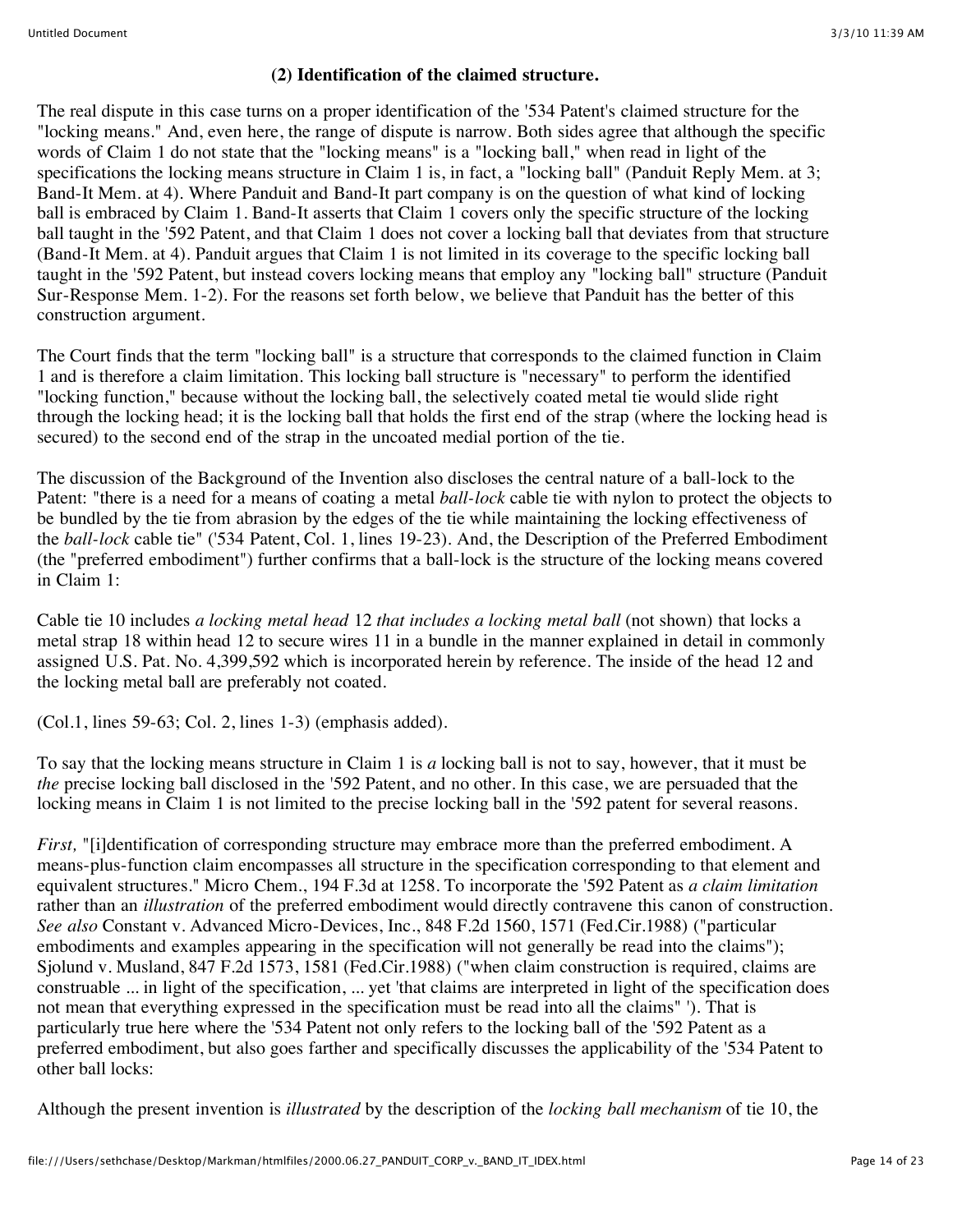teachings of the present invention can be applied to locking ties having a variety of locking mechanisms, the locking effectiveness of which are degraded by application of a coating to strap 18.

(Col. 2, lines 23-28) (emphasis added).

*Second,* incorporation of the '592 Patent's functional limitations would also require adoption of a function different from that explicitly recited in the claim, because it would add the "positive locking at any angle functions of the '592 Patent" to the "base locking mechanism of the '534 Patent in suit" (Panduit Reply at 2). The statute does not permit limitation of a means-plus-function claim in this way. In fact, Band-It admits that the '592 Patent "solved the problem of gravity holding the locking ball out of engagement with the strap" (Band-It Opp. Mem. at 4). This difference is especially telling, given that the '534 Patent, conversely, teaches that the locking mechanism contemplated by that invention is supposed to function in a way that increases the locking effectiveness of the tie in a different way: by engaging the uncoated medial portion of the tie with the locking ball mechanism of the locking head (Col. 2, lines 13-15; Claim 1, Col. 2, lines 36- 46).

*Third,* because the '592 Patent "teaches a very specific locking mechanism" including the "protuberance" the "retaining finger" and the "transverse grooves" (Band-It Opp. Mem. at 4-5), limiting Claim 1 to that structure would go beyond what is necessary to perform the function of "locking means" in Claim 1. Id. Although the "locking ball" is "necessary" to the claimed function, as construed by the Court, the three structural features of the locking ball in the '592 Patent identified above are not. To incorporate the limitations of the '592 Patent's locking mechanism, including the protuberance, the retaining fingers, and/or the "transverse grooves"-as Band-It invites us to do-would violate the canons of construction for meansplus-function claims identified in *Micro Chem.* The Court declines that invitation.

To summarize: the Court finds that the structure relevant to the term "locking means" in Claim 1, as properly interpreted by the canons of construction guiding an analysis of means-plus-function claims under 35 U.S.C. s. 112, para. 6, is a "locking ball" as identified in the written specifications. This identification satisfies the statutory requirement. *See* Amtel Corp., 198 F.3d at 1381-82 (patent holder's use of means-plusfunction language requires recitation of specific structure in the patent specification which becomes part of the claim limitation). That structure does not incorporate all limitations of the locking means structure identified in the '592 Patent, incorporated by reference as the preferred embodiment, because the '592 Patent's claimed function and structure is merely an *illustration* not a *limitation* of the "locking means" or "locking mechanism in the head" in the '534 Patent (Col. 2, line 12). Having concluded the Court's claim construction of the '534 Patent, we move now to the second step of the likelihood of success analysis, namely, claim comparison or coverage.

## **2.** *Claim Comparison.*

Claim comparison is a question of fact. *See* Markman, 517 U.S. at 384; Hybritech, 849 F.2d at 1455. This analysis breaks down into two categories: patent validity and patent infringement. We begin with patent validity since that is a threshold question ( *i.e .,* an invalid patent cannot be infringed).

### **a. Likelihood of Success: Validity**

There is a strong presumption of validity for issued patents. *See* 35 U.S.C. s. 282. *See also Robotic Vision Systems,* 189 F.3d at 1337. This presumption is rebuttable by "an accused infringer who raises patent invalidity as a defense," *see, e.g., Robotic Vision Systems,* 189 F.3d at 1337, because "[t]he presumption merely acts as a procedural device which places the burden of going forward with evidence and the ultimate burden of persuasion of invalidity at trial on the alleged infringer." *See, e.g.,* New England Braiding Co., Inc. v. A.W. Chesterton Co., 970 F .2d 878, 882 (Fed.Cir.1992). When the question of patent validity is raised in a preliminary injunction motion, the Court is in the first instance assessing "the persuasiveness of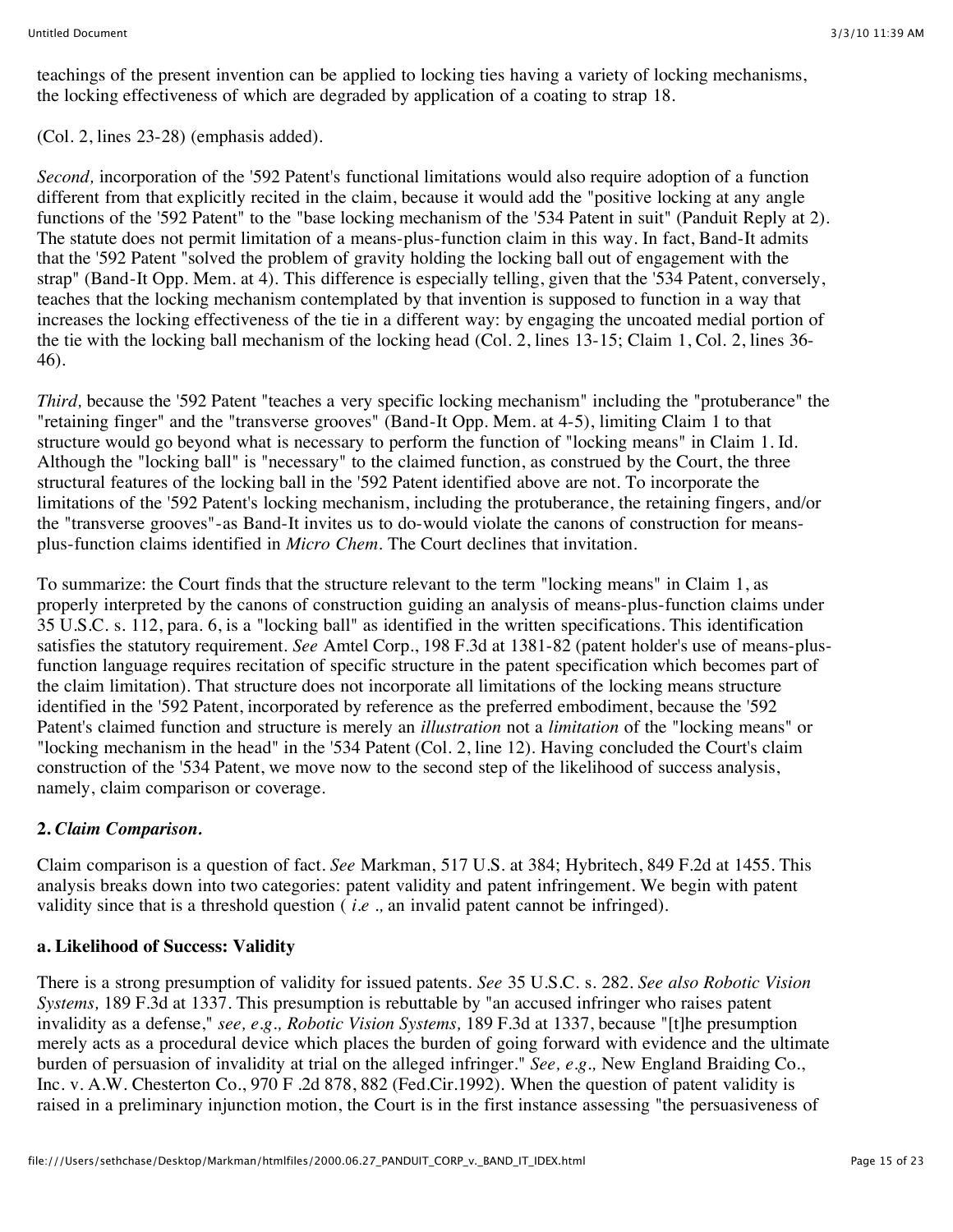the challenger's evidence, recognizing that it is doing so without all evidence that may come out at trial." *Id.* Evidence by the defendant which raises a "substantial question" of invalidity shifts the burden to the plaintiff to show that the defense lacks "substantial merit." *Id.* at 883. FN9

FN9. This burden shifts, even though the alleged infringer bears the ultimate burden of persuasion on the defense at trial, because "the presumption does not relieve a patentee who moves for a preliminary injunction from carrying the normal burden of demonstrating that it will likely succeed on all disputed liability issues at trial, even when the issue concerns the patent's validity." New England Braiding Co., 970 F.2d at 882.

In this case, the burden never shifts to Panduit because Band-It has failed to raise a substantial question. In opposing the preliminary injunction, Band-It attacks the validity of the '534 Patent on two theories: (1) that it is "obvious in light of the prior art" under 35 U.S.C. s. 103, and (2) that the specification ... fails to support the claims of that patent, as required by 35 U.S.C. s. 112. The second theory has been addressed by the Court's analysis construing Claim 1 to be limited to a "locking means" that simply includes a locking ball. Thus, Band-It has not raised "a substantial question" that Claim 1 of the '534 Patent is invalid as indefinite. FN10 Accordingly, we turn our attention to the first and primary theory of obviousness raised by Band-It, which we find equally unavailing.

FN10. Band-It also argues that "a locking ball by itself would not be structure sufficient to provide for the locking function," and a mere teaching of a locking ball as the "locking mechanism" would render the claims of the '534 patent invalid as indefinite (Band-It Sur-Reply at 3). This argument is meritless.

#### **(1) Obviousness**

A claimed invention is unpatentable if the differences between it and the prior art "are such that the subject matter as a whole would have been obvious at the time the invention was made to a person having ordinary skill in the art." 35 U.S.C. s. 103(a). *See* Graham v. John Deere Co., 383 U.S. 1,14 (1966). The ultimate determination of whether an invention is or is not obvious is a legal conclusion based on the underlying factual inquiries that include: (1) the scope and content of the prior art; (2) the level of ordinary skill in the prior art; (3) the differences between the claimed invention and the prior art; and (4) objective evidence of nonobviousness. *See* Graham, 383 U.S. at 17-18. In re Dembiczak, 175 F.3d 994, 998 (Fed.Cir.1999) (abrogated on other grounds).

Keeping in mind that Band-It must rebut the presumption of patent validity with evidence which raises a "substantial question" of invalidity, the Court will begin its analysis by reviewing Band-It's evidence that the '534 Patent was "obvious at the time it was made in light of the prior art." That evidence is thin.

The relevant "prior art" for purposes of an obviousness analysis includes all of the categories of reference included in 35 U.S.C. s. 102 (the statute governing the separate doctrine of anticipation). *See* LaBounty Mfg., Inc. v. U.S. Int'l Trade Comm'n, 958 F.2d 1066, 1071 (Fed.Cir.1992). That section provides in relevant part:

A person shall be entitled to a patent unless ... the invention was patented or described in a printed publication in this or a foreign country or on sale in this country, more than one year prior to the date of the application for patent in the United States.

35 U.S.C. s. 102(b).

Band-It raises two arguments regarding obviousness. *First,* Band-It asserts that the presumption of validity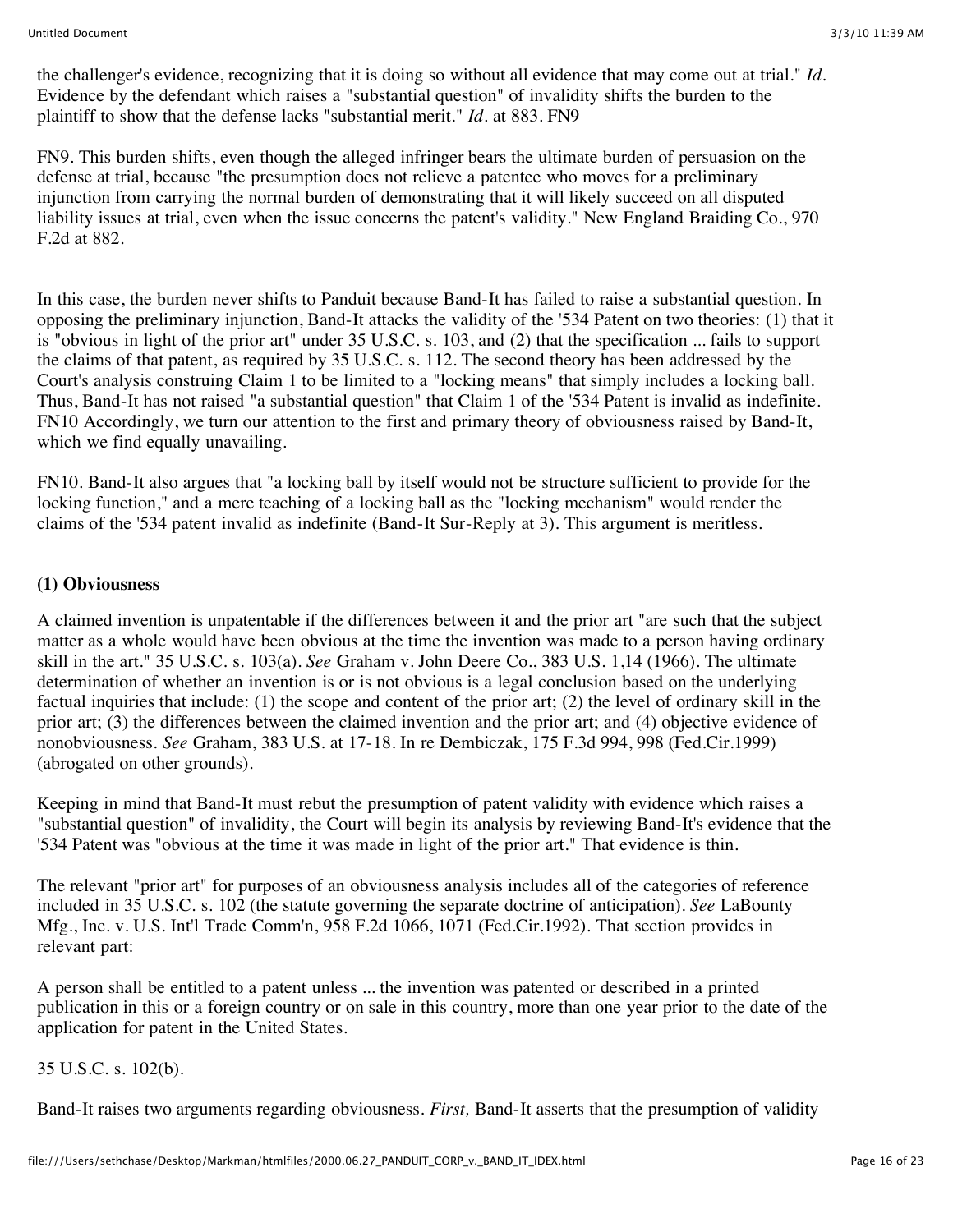is not applicable here because the PTO issued the patent without having before it relevant prior art. *Second,* Band-It says that the prior art (disclosed and undisclosed) renders the '534 Patent obvious. For the reasons set forth below, we reject each argument.

### **(a)** *Material, Noncumulative Prior Art Was Disclosed.*

To invalidate a patent based on the theory of obviousness under Section 103, the prior art references must be "material."

Information is "material" when there is a substantial likelihood that a reasonable examiner would have considered the information important in deciding whether to allow the application to issue as a patent. However, an otherwise material reference need not be disclosed if it is merely cumulative of or less material than other references already disclosed.

Elk Corp. of Dallas v. GAF Building Materials Corp., 168 F.3d 28, 31 (Fed.Cir.1999). Thus, the statute makes clear that "materiality is not analyzed in a vacuum.... Rather, it is judged based upon the overall degree of similarity between the omitted reference and the claimed invention in light of the other prior art before the examiner." *See* Baxter Int'l, Inc. v. McGaw, Inc., 149 F.3d 1321, 1328 (Fed.Cir.1998). When a reference is cumulative to other prior art that was before the examiner, the element of materiality is not established." Engle Indus., Inc. v. The Lockformer Co., 946 F.2d 1528, 1534 (Fed.Cir.1991)(Section 103 claims of patent invalidity rejected where prior art not before examiner cumulative of other art that was).

According to Band-It, the prior art that renders this patent "obvious" to a person "having ordinary skill in the art," 35 U.S .C. s. 103(a) falls into three categories: (1) prior art concerning entirely coated cable ties; (2) prior art concerning insulated cable clamps and clips; and (3) prior art concerning uncoated ball lock cable ties (Band-It Opp. Mem. at 9-10). Band-It argues that certain art in those categories was not disclosed to the PTO. We disagree. Each of these categories of prior art was disclosed, and any particular references not disclosed were cumulative and therefore not material.

## *(i) Entirely Coated Cable Ties.*

Panduit offers evidence that these commercially available ties "were before and reviewed by the Patent Office Examiner" when the patent was issued (Panduit Reply Mem. at 4). These types of ties were not only included in the Background of the Invention, where it is stated that, "[p]rior metal cable ties have utilized *a nylon coating over the entire surface* of the cable tie strap to protect objects that come into contact with the tie from abrasion by the sharp edges of the metal tie" ('534 Patent, Col. 1, Lines 8-11) (emphasis added), but were also disclosed by the applicant in the IDS, which attached a copy of the "Critchley Limited Advertisement" for nylon coated ties (Panduit Facts para.para. 29, 31 and Ex. P). This evidence is more than adequate to show that this category of prior art was before the PTO at the time Panduit filed its application.

## *(ii) Insulated Clamps and Clips.*

Band-It points out that insulated clamps and clips, which protect bundled cables from abrasion by the sharp metal edges of their of uninsulated counterparts (Panduit Facts para. 34), were the subject of several prior art patents, namely: U.S. Patent No. 2,415,517 (the " '517 Patent"), issued in February 1947; European Patent No. 20,943 (the " "3 Patent"), issued in April 1980; British Patent Application No. 771,376 (the " '376 Application"); and U.S. Patent No. 4,441,677 (the " '677 Patent"). The Court finds that the '517 Patent, as well as the foreign "3 Patent and '376 Application, are cumulative of the '677 Patent, which constitutes material prior art that was before the PTO at the time the application for the '534 Patent was filed, and therefore not material.

The '677 Patent teaches "various metal devices for bundling cables together and selectively covering the edges of those devices for the purpose of protecting the bundled cables from the metal edges of those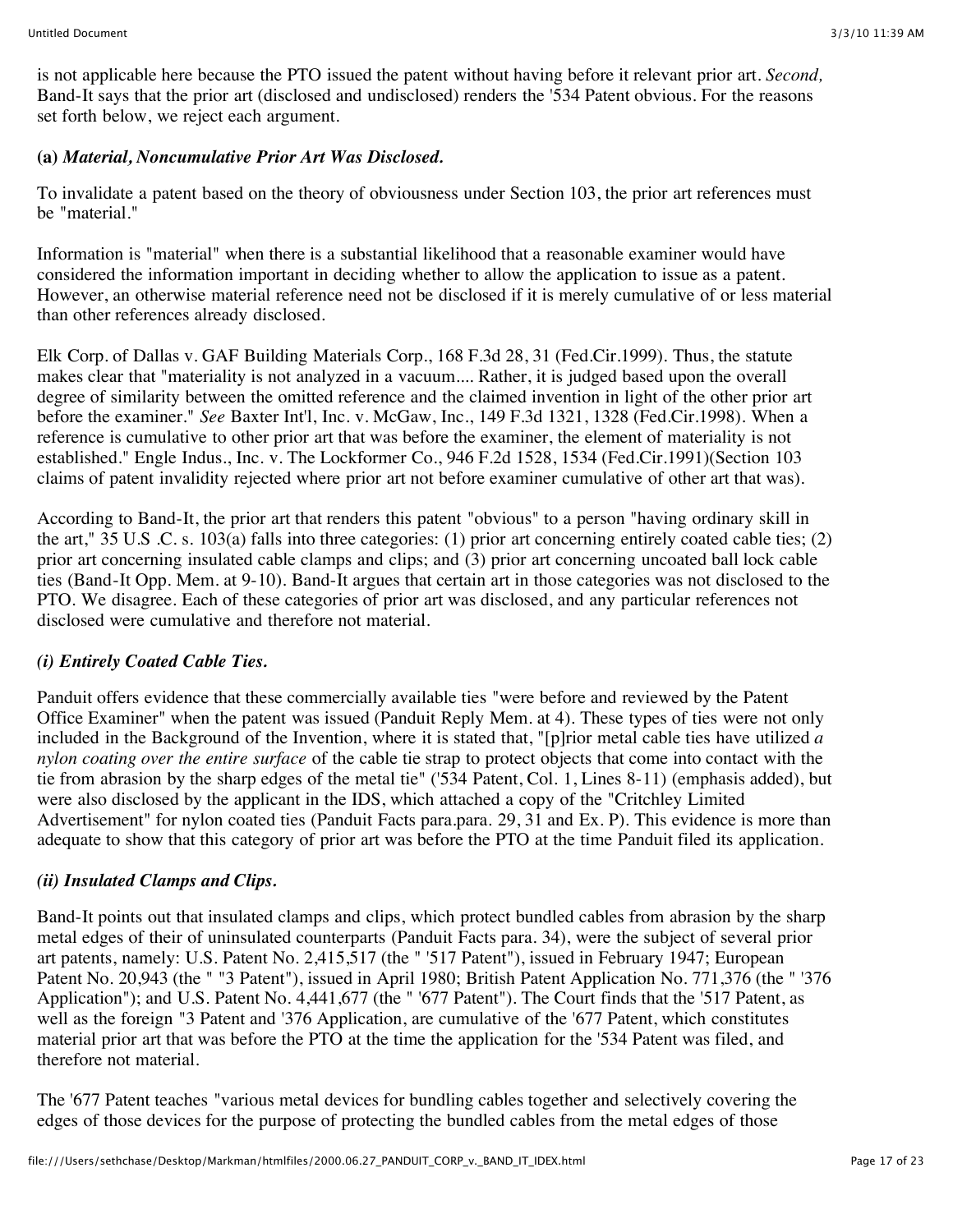devices" (Band-It Mem. at 10). The '677 Patent was specifically called out by the inventor of the in the application for the '534 Patent filed in the PTO. *See* '534 Patent (references cited). Thus, the patent examiner had the opportunity to review that patent as potential prior art.

Although the '534 Patent Application did not specifically call out the '517 Patent or the foreign "3 Patent and '376 Application as prior art references, those references belong to the same category of prior art ("insulated cable clamps and clips") that were before the patent examiner in the form of the '677 Patent. There is no evidence that these prior art references teach a materially different device from the '677 Patent. In fact, Band-It's own brief supports the Court's conclusion that the '677 Patent teaches essentially the same invention as the two foreign patents and the U.S. '517 Patent (Band-It Mem. at 9-10).

Although foreign patents and foreign patent applications may constitute relevant prior art for purposes of an obvious analysis under 35 U.S.C. s. 103, *see* OddzOn Prods., Inc. v. Just Toys, Inc., 122 F.3d 1396, 1401-02 (Fed.Cir.1997); *In re Schreiber,* 1473, 1475-77 (Fed.Cir.1997), like all such references, the significance of foreign prior art references is contingent on their materiality. Here, the foreign references are not material because they are cumulative. As Band-It points out: the "3 Patent "shows a protective covering around the edges of a locking strap" where "the protective covering does not cover the central portion of the strap" (Panduit Opp. Mem. at 10). Similarly, the '376 Application "shows a cable clip comprising a band made of ... aluminum alloy. The clip has a protective member covering its edges so that the wires "are protected from contact with the strap or band" ( Id.). The '517 Patent is not much different: this U.S. patent teaches " 'the application of a cushion ... to the modified form of [a] clip ... so as to substantially encircle the wires or conduit to prevent contact thereof with the metal of the clip.' Significantly, the cushion does not extend around the entirety of the strap, leaving uncovered a longitudinally extending medial portion of the clip" (Band-It Mem. at 10).

On this record, Band-It has failed to raise a "substantial question" that the prior art references were material and non-cumulative of what already was before the PTO in the form of the '677 patent.

### **(iii)** *Uncoated Ball Lock Cable Ties.*

Band-It claims that uncoated ball-lock ties, which teach the importance of "a metal-to-metal connection to improve tensile strength" were represented by the '592 Patent, issued in August 1983, more than one year before the '534 application was filed. The '592 Patent was disclosed by the inventor of the '534 Patent in its application and was thus, like the other patents described above, before the PTO for its review during the prosecution of the '534 Application.

The issuance of the '534 Patent, in spite of the PTO's awareness of the prior art categories listed above, solidifies the presumption of validity. Band-It has done nothing more than re-recite in its brief the prior art known to the PTO at the time the '534 Patent application was filed. This recital is not sufficient to overcome the significant evidentiary burden necessary to show that Panduit does not have a reasonable likelihood of success at trial on the issue of patent validity.

### **(b)** *The Prior Art Did Not Render* The '534 Patent *Invention Obvious.*

Because Band-It has not produced any prior art "other than that which was considered by the Patent Office Examiner[.]" in one form or another, the "burden of overcoming the deference that is due to a qualified government agency presumed to have properly done its job" is heightened. *See* American Hoist & Derrick Co. v. Sowa & Sons, Inc., 725 F.2d 1350, 1359 (Fed.Cir.1984). Here, Band-It argues that the subject matter of the '534 Patent "would have been obvious at the time the invention was made to a person having ordinary skill in the art" based on "the combined teachings of the prior art and the subject matter of the claims" (Band-It Mem. at 11). It is well-established that "[t]he party seeking a holding of invalidity based on a combination of two or more prior art teachings must show some motivation or suggestion to combine the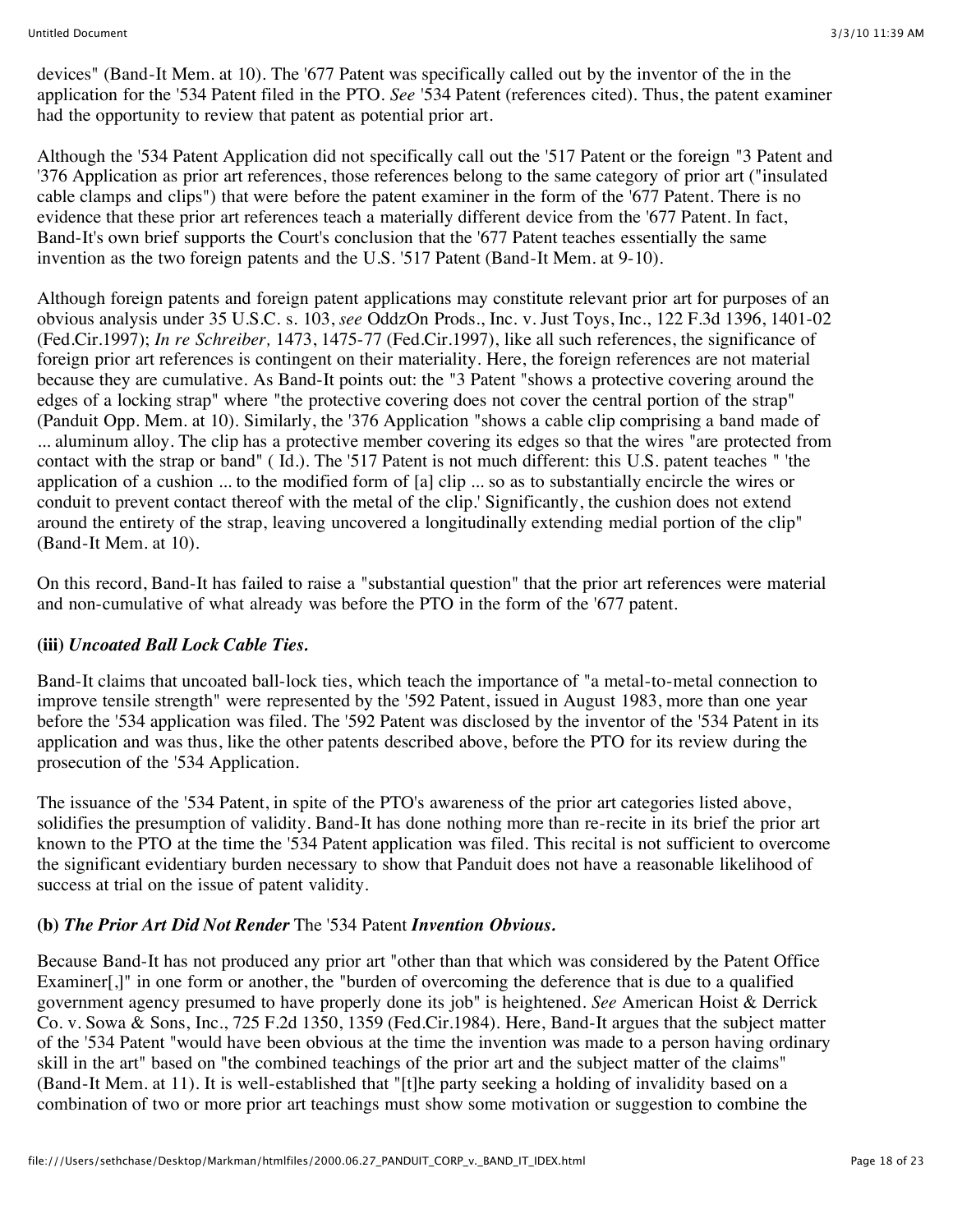teachings." Robotic Vision Systems, Inc. v. View Engineering, Inc., 189 F.3d 1370, 1377 (Fed.Cir.1999). It is also settled that "[a] suggestion or motivation to combine generally comes from the teachings of pertinent references, but it may also come from the nature of the problem or from the ordinary knowledge of one skilled in the art." *Id.*

Band-It has not offered any evidence that shows the suggestion or motivation necessary to establish that the prior art, taken in combination, taught the '534 Patent. Instead, Band-It simply refers to deposition testimony of Mr. Caveney, the inventor of the '534 Patent, who stated, according to Band-It, that "there are a number of different technologies related to the invention of the patent" (Band-It Opp. Mem. at 11). Band-It's paraphrase of Mr. Caveney's testimony is far from sufficient to satisfy the evidentiary burden necessary to establish that a combination of prior art teaches the present invention. It no doubt is often the case that "different technologies" are brought together in a new way to arrive at an invention. That is why the mere use of different technologies is not enough to render an invention obvious: it must be shown that the prior art shows some motivation or suggestion to combine their teachings. *See* Pro-Mold & Tool Co. v. Great Lakes Plastics, 75 F .3d 1568, 1573 (Fed.Cir.1996).

Moreover, the question of obviousness must be assessed from the perspective of what was known at the time of the invention, without resorting to hindsight. The Federal Circuit has explained why this is so:

Measuring a claimed invention against the standard established by section 103 requires the difficult but critical step of casting the mind back to the time of invention, to consider the thinking of one of ordinary skill in the art, guided only by the prior art references and the then-accepted wisdom in the field. *See, e.g.,* W .L. Gore & Assocs., Inc. v. Garlock, Inc., 721 F.2d 1540, 1553 (Fed.Cir.1983). Close adherence to this methodology is especially important in the case of less technologically complex inventions, where the very ease with which the invention can be understood may prompt one "to fall victim to the insidious effect of a hindsight syndrom wherein that which only the inventor taught is used against its teacher." *Id.*

The case law makes clear that the best defense against the subtle but powerful attraction of hindsight-based obviousness analysis is rigorous application of the requirement for a showing of the teaching or motivation to combine prior art references. Combining prior art references without evidence of such a suggestion, teaching, or motivation simply takes the inventor's disclosure as a blueprint for piecing together the prior art to defeat patentability-the essence of hindsight. *See, e.g.,* Interconnect Planning Corp. v. Feil, 774 F.2d 1132, 1138 (Fed.Cir.1985) ("The invention must be viewed not with the blueprint drawn by the inventor, but in the state of the art that existed at the time").... [E]vidence of a suggestion, teaching, or motivation to combine may flow from the prior art references themselves, the knowledge of one of ordinary skill in the art, or, in some cases, from the nature of the problem to be solved. [citations omitted] ... The range of sources available, however, does not diminish the requirement for actual evidence. That is, the showing must be clear and particular. *See, e.g., C.R. Bard,* 157 F.3d at 1352. Broad conclusory statements regarding the teaching of multiple references, standing alone, are not "evidence." *E.g.,* McElmurry v. Arkansas Power & Light Co., 995 F.2d 1576, 1578 (Fed.Cir.1993).

In Re Dembiczak, 175 F.3d 994, 998-999 (Fed.Cir.1999) (some internal citations omitted) (abrogated on other grounds). The fact that something may seem obvious with the benefit of 20/20 hindsight does not address the key question: whether the invention was obvious when the patent was sought. The Court finds that Band-It's arguments regarding the teaching or suggestion flowing from the combination of prior art cited by Band-It are far too conclusory to overcome the heightened burden of rebutting the presumption of validity attendant to the '534 Patent.

In addition, evidence of factors tending to show nonobviousness-commercial success of the invention, satisfying a long-felt need, failure of others to find a solution to the problem at hand, and copying of the invention by others-are present in the evidence offered by Panduit. *See* Pro-Mold & Tool Co., 75 F.3d at 1572 (listing these factors). *See also* Specialty Composites v. Cabot Corp., 845 F.2d 981, 991 (Fed.Cir.1988)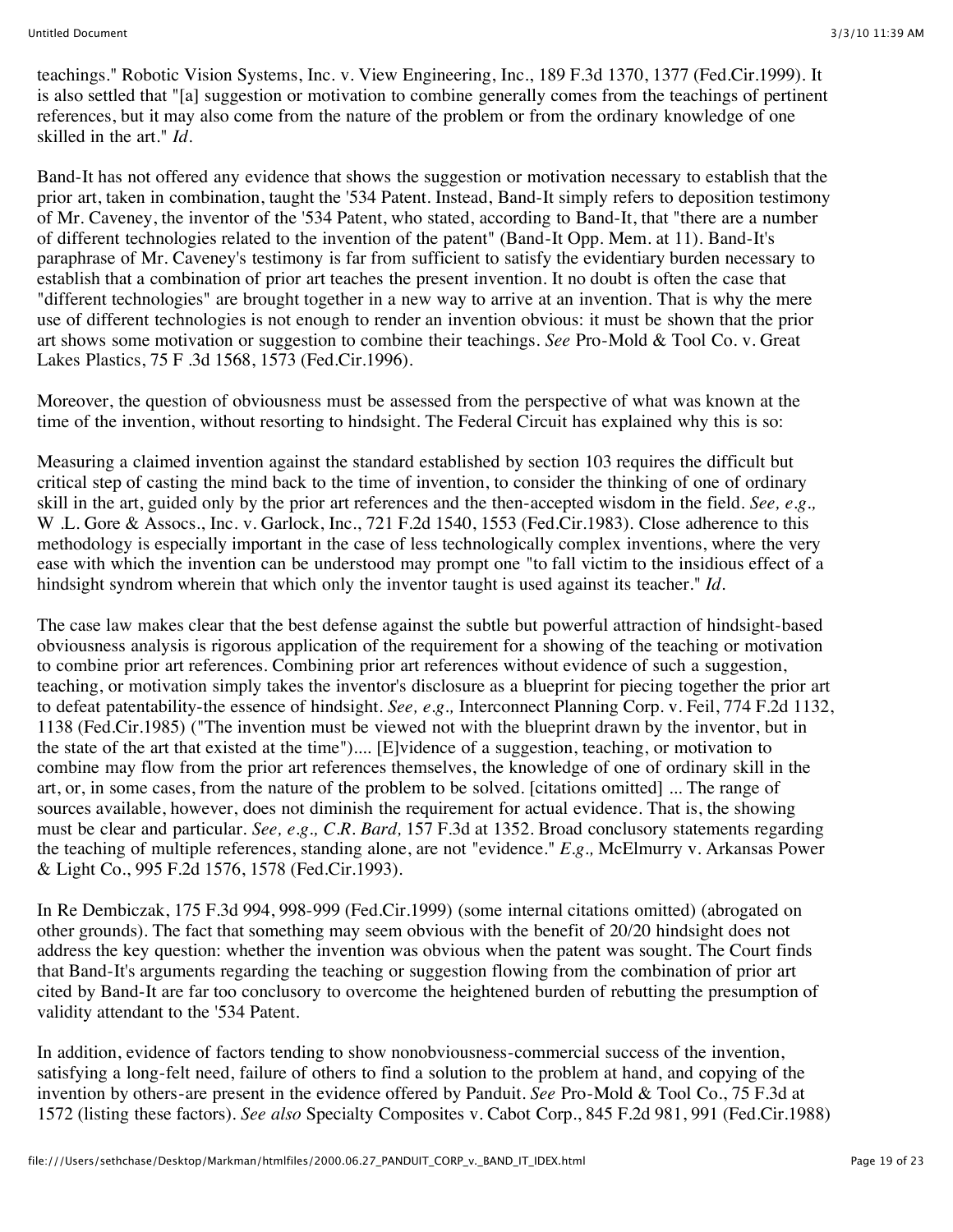(evidence of commercial success and "copying the claimed invention, rather than one in the public domain, is indicative of unobviousness"). Panduit has offered documents prepared by Band-It which indicate that Band-It considered making a "Panduit clone" and a "me too copy (clone)" of the '534 Patent, had an economic motive to do so, and took steps to put that plan into effect (Panduit Facts para.para. 6-11). These documents reflect the commercial success of Panduit's '534 Patent, and indicate that this patent solved a problem, satisfied a long felt-need, and constituted a device that Band-It, in its rush to gain market share, apparently took steps to copy. This evidence further undermines Band-It's invalidity defense. The Court therefore finds that the presumption of validity stands unrebutted, and this element of the likelihood of infringement prong has been satisfied by Panduit.

### **b. Likelihood of Success: Infringement.**

To demonstrate likelihood of success, Panduit must also show that "in light of the presumptions and burdens that will inhere at trail, it will likely prove that [Band-It's accused product] infringes its patent[ ]." *See* Bell & Howell Document Management Products Co. v. Altek Systems, 132 F.3d 701, 704 (Fed.Cir.1997). At the preliminary injunction stage, it is enough for Panduit to show that it has a reasonable probability of proving its claims against Band-It. Jeneric/Pentrol, Inc. v. Dillon Co., Inc., 205 F.3d 1377, 1384 (Fed.Cir.2000).

Having construed the '534 Patent claim, the Court now turns to a comparison of the claim with the device accused of infringement: the Band-It coated Ball-Lok  $^{TM}$  cable tie. Determination of whether the accused device infringes the '534 Patent is a question of fact. Hybritech, 849 F.2d at 1455. Panduit has two theories of infringement: literal infringement and infringement under the doctrine of equivalents. Because the Court finds that the accused device is covered by the '534 Patent, Panduit has shown a reasonable likelihood of success on its claim of literal infringement and analysis under the doctrine of equivalents is unnecessary.

When a claim is written in means-plus-function language, "[l]iteral infringement of [such a claim] requires that the relevant structure in the accused device perform the identical function recited in the claim and be identical or equivalent to the *corresponding* structure in the specification." *See* Odetics, 185 F.3d at 1267 (citations omitted). "Functional identity and either structural identity or equivalence are both necessary." *Id .* ( *citing* Pennwalt Corp. v. Durand-Wayland, Inc., 833 F.2d 931, 934 (Fed.Cir.1987) (en banc)).

Band-It concedes that every element of the accused device, other than the locking means, is covered by Claim 1 of the '534 Patent, meaning that all other elements of the accused device's structure are claimed by the '534 Patent. Band-It argues that there can be no infringement because the locking ball structure is not identical or equivalent to the locking ball structure in the '534 Patent for performing the claimed locking means function. *See* Odetics, 185 F.3d at 1267. However, as we already have explained, the locking means claimed in the '534 Patent is not limited to the specific locking ball in the '592 Patent. Given this construction of the '534 Patent's claimed function, the question is whether the accused device performs the claimed function.

The answer is that it does. Band-It's accused device contains a locking ball as the locking means for the locking mechanism that performs the function claimed by the '534 Patent. Therefore, because the claimed function of the '534 Patent is identical to the function performed by the accused device and because the structure used by the accused product is identical to the structure claimed by the '534 Patent, Panduit has a substantial likelihood of success in proving that Band-It's coated Ball-Lock cable tie literally infringes the '534 Patent. Id. FN11

FN11. The Court does not construe the term "locking means" more broadly to mean "any" kind of locking means that might perform the claimed function (and Panduit does not appear to seek that construction). Indeed, such a construction could raise serious issues of validity. In Amtel Corp., 198 F.3d at 1381, the Court held that the "structure supporting a means-plus-function claim under s. 112, para. 6 must appear in the specification." *See also* Pennwalt, 833 F.2d at 935 (paragraph 6 of the statute "rules out the possibility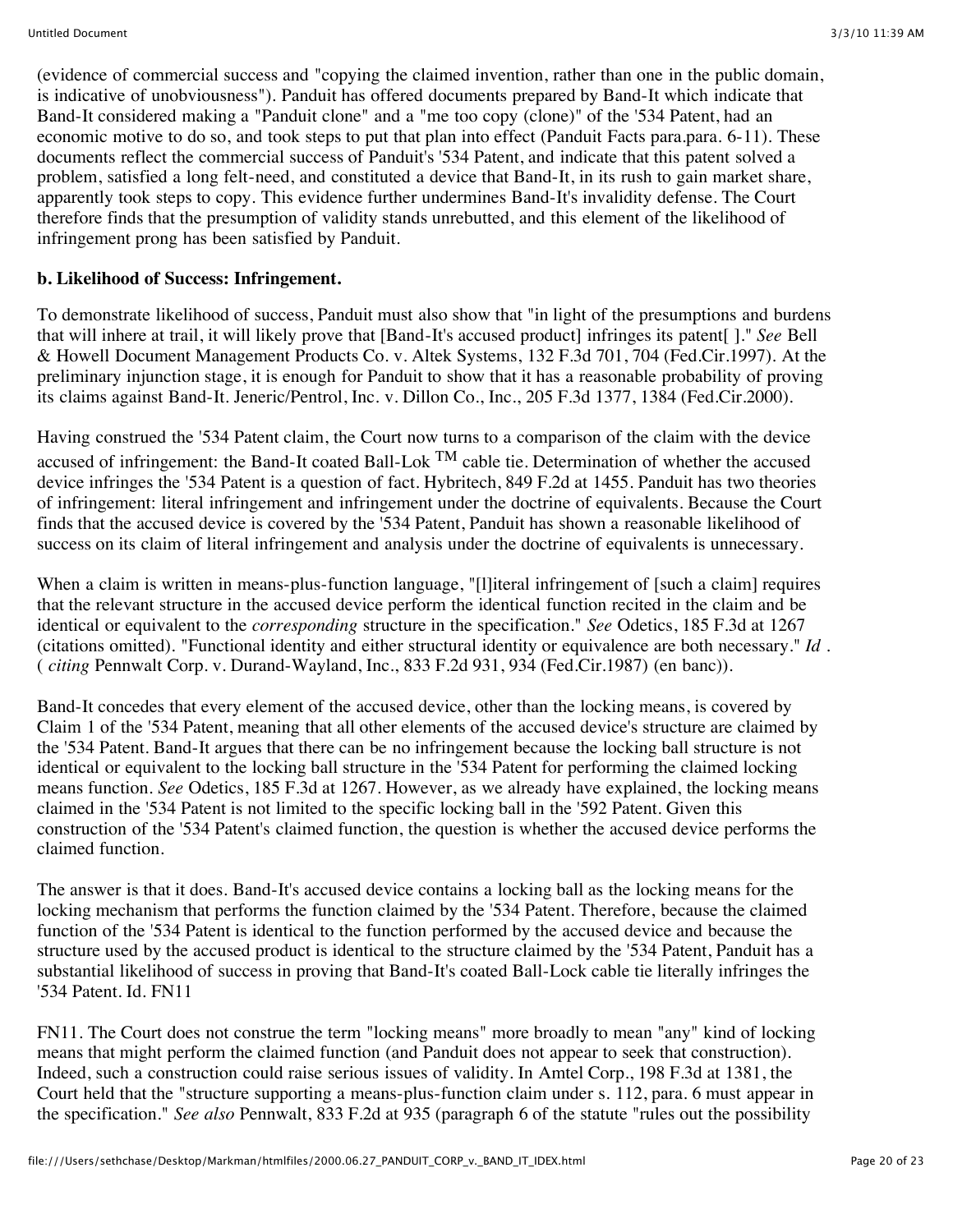that any and every means which performs the function specified in the claim literally satisfies that limitation"). This structure, however, need not be "incorporated by reference." 198 F.3d 1381. Rather, the relevant "inquiry asks first whether structure is described in [the] specification, and, if so, whether one skilled in the art would identify the structure from that description." *Id.* The *Amtel* Court went on to state that "these requirements of s. 112 are revealed by its language and purpose." *Id.* Here, the specifications in the '534 Patent disclose the relevant and necessary "locking means" structure: a locking ball.

### *B. Irreparable Harm*

We turn now to the issue of irreparable harm. Because Panduit has made a strong showing that it has a reasonable likelihood of success on the merits, both with respect to the validity and infringement of its patent, it is entitled to a presumption of irreparable harm. *See* Reebok International Ltd. v. J. Baker, Inc., 32 F.3d 1552, 1556 (Fed.Cir.1994). "However, the presumption does not necessarily or automatically override the evidence of record. It is rebuttable. Like many other factual presumptions, it simply acts here as a procedural device which shifts the ultimate burden of production on the question of irreparable harm onto the alleged infringer." *Id.* (citations omitted). We find that Band-It has not produced sufficient evidence to rebut the presumption of irreparable harm.

Moreover, Panduit has not merely relied on a presumption of irreparable harm, but has offered independent evidence sufficient to support a finding of irreparable harm. The evidence shows that Panduit is by far Band-It's largest competitor in the United States for coated ball-lock ties (Band-It's Resp. to Panduit's Facts para. 5); that the genesis of Band-It's development of the accused device was a desire to compete with Panduit (Panduit Facts para. 10); that Band-It has sold the accused device in the United States (Panduit Reply Mem. Ex. U at 36-42 and Ex. V); that Band-It has taken certain business away from Panduit (Panduit Facts para. 32); and that Band-It intends to continue selling the accused device in the United States (Band-It Mem., Ex. K, para. 4). Moreover, as the Court has found, the credible evidence shows that the volume of sales has been in excess of \$100,000. And, Band-It's own documents show that if Panduit loses market share as a result of an infringing device, the harm likely will be difficult to undo: when Band-It discussed developing a Panduit "clone," the observation was made that the project needed to be on a fast track "as every day we are left out of this market, will make our task to re-establish our position all the more difficult" (Panduit Facts para. 33).

Thus, the evidence offered at this stage shows that the alleged infringement already has caused competitive harm to Panduit, is ongoing, and thus would threaten continued harm in the future, and that the harm is of the type that would not easily be reduced to damages. That is particularly true given the nature of the right allegedly being infringed by Band-It:

It is well-settled that, because the principal value of a patent is its statutory right to exclude, the nature of the patent grant weighs against holding that monetary damages will always suffice to make the patentee whole. The patent statute provides injunctive relief to preserve the legal interests of the parties against future infringement which may have market effects never fully compensable in money. If monetary relief were the sole relief afforded by the patent statute then injunctions would be unnecessary and infringers could become compulsory licensees for as long as the litigation lasts.

*Hybritech Inc.,* 849 F.2d at 1456-67 (internal citations omitted). In the face of this evidence, Band-It offers two arguments against a finding of irreparable harm. The Court is not persuaded by either argument.

*First,* Band-It argues that because "Panduit waited for many months after learning of the accused product to bring suit," that "delay in seeking relief warrants denying its motion for preliminary injunction" (Band-It Mem. at 14). In support of this argument, Band-It points to the deposition testimony of Christopher W. Hipple, Panduit's Product Manager for Stainless Steel Products, who admitted that he learned of the accused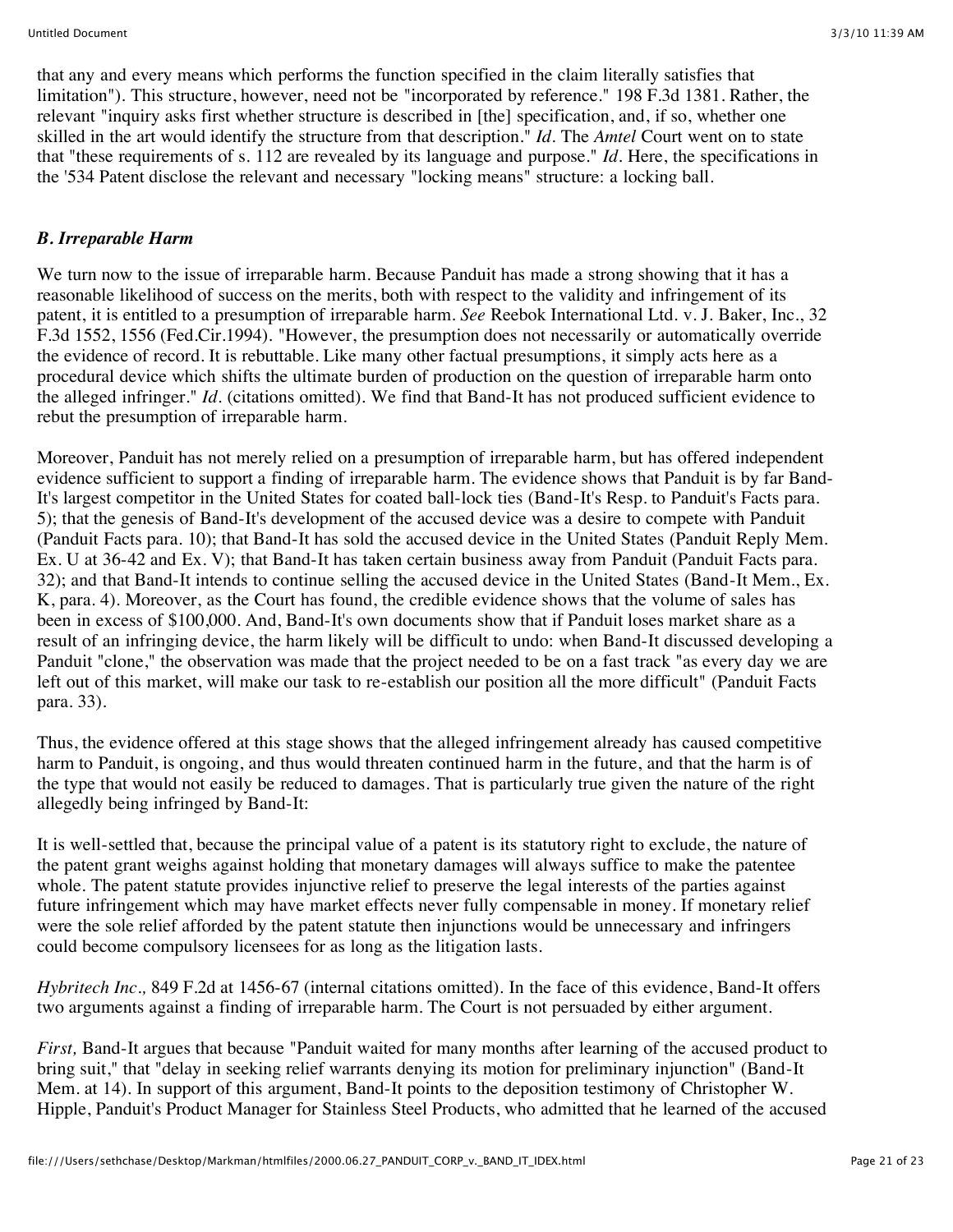product by at least June of 1999, and heard "rumors" of this product sometime prior to June 1999 from Panduit's European product manager in the United Kingdom (Panduit's Facts para.para. 55, 58). Mr. Hipple stated that he routed this information regarding Band-It's product to senior personnel at Panduit, ordered samples of the accused product and shortly thereafter had a discussion with a division manager regarding the '534 Patent (Panduit's Facts para.para. 56-57). Although the accused product was discovered in June 1999, the complaint in this case seeking preliminary injunctive relief was not filed until March 9, 2000-some nine months later.

"[D]elay in seeking a remedy is an important factor bearing on the need for a preliminary injunction[,]" High Tech Medical Instrumentation v. New Image Industries, Inc., 49 F.3d 1551, 1557 (Fed.Cir.1995), no doubt for the common sense reason that an undue delay in taking action may undermine a showing of irreparable harm-if the harm was so bad, why would one wait to seek a remedy? But, delay is only one factor to consider. Hybritech Inc., 849 F.2d at 1457 ("a showing of delay does not preclude, *as a matter of law,* a determination of irreparable harm" (emphasis in original)). In Citibank, N.A. v. Citytrust, 756 F.2d 273, 276 (2d Cir.1985), a trademark case, the court found that a nine-month delay by Citibank before filing its preliminary injunction motion undercut "the sense of urgency that ordinarily accompanies" such a motion and "suggests that there is, in fact, no irreparable injury." However, the court also found that the delay was not dispositive of the issue, but instead served merely as an indicator of harm. *Id.* By contrast, in High Tech Medical Instrumentation v. New Image Industries, Inc., 49 F.3d 1551, 1557 (Fed.Cir.1995), the Court concluded that a delay of 17 months did not bar a finding of irreparable harm.

Here, Panduit does not fully explain the reason for a nine-month lag time from discovery of the alleged infringement to suit (Panduit Reply at 6-7). The inference that Panduit apparently wants the Court to draw is that the time was spent making sure that the accused device infringed and was being sold in the United States before rushing to court. Prudence before filing suit is certainly welcomed; but Panduit could have been more forthcoming in describing what it did to investigate before suit. In the circumstances, we find that the nine-month delay is a factor that raises questions concerning Panduit's claim of irreparable harm, but does not destroy it. The Court finds that this delay was not long enough to completely undermine the evidence cited above that shows irreparable harm.

*Second,* Band-it argues that Panduit will suffer no irreparable harm in the absence of a preliminary injunction because Band-It's sales in the United States are, and will remain, *de minimis* (Band-It Mem. at 14). For the reasons explained before, however, the Court finds Mr. Angotti's deposition testimony that there has been in excess of \$100,000 in sales into the United States more credible than his later affidavit revision reducing that figure to \$13,000. However, even if the figure were \$13,000, the Court would not find the injury to Panduit to be *de minimis.* Whether the precise dollar figure is \$13,000 or \$100,000, it is clear that Panduit already has lost some business. Moreover, Mr. Angotti's guarded affidavit statement that Band-It has no "current" plans to increase its United States sales "significantly" is not, in the Court's view, a sufficiently clear disavowal of any "planned widespread use of the accused technology" (Band-It Mem. at 14) to provide assurance against irreparable harm. The Angotti affidavit does not deny that Band-It intends to continue making some level of sales in the United States, which could result in future competitive loss by Panduit. FN12

FN12. Band-It's reference to Roper Corp. v. Litton Sys., Inc., 757 F.2d 1266, 1273 (Fed.Cir.1985) is inapposite; in that case, there was *no* practice of the invention by the accused infringer and *no* plans to do so in the future.

The Court concludes that with or without the boost supplied by a presumption of irreparable harm, Panduit has offered sufficient evidence of irreparable harm to support the issuance of a preliminary injunction.

## *C. Balance of Hardships*